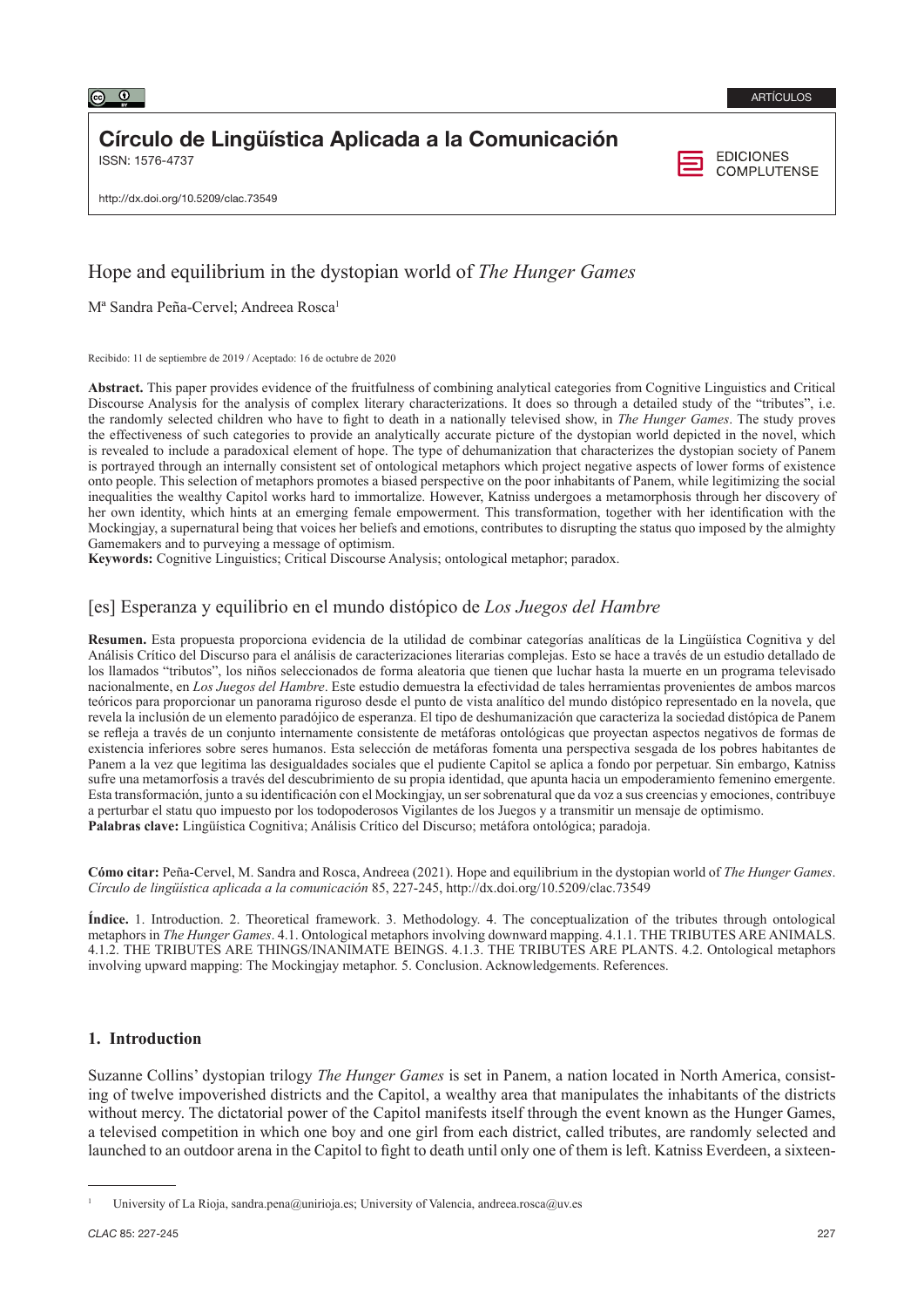year-old girl from district 12, volunteers for the 74<sup>th</sup> Hunger Games to replace her young sister Primrose. Katniss and Peeta, the male tribute from her same district, become victors. This unprecedented change of rules whereby there are two winners instead of one is achieved by tricking the Capitol into believing they are madly in love. In the second novel making up the trilogy, *Catching Fire*, no one emerges victorious after the 75<sup>th</sup> Hunger Games. Breaking the rules involves challenging the prevailing status quo of the powerful elite. In the last instalment of the trilogy, *The Mockingjay*, Katniss works hard to bring together the impoverished districts of Panem in a rebellion against the almighty Capitol.

The literature on this trilogy is abundant and several topics have been addressed: Lacan's trope of sacrificial children (Shau Ming Tan 2013), the metamorphosis of Katniss Everdeen (Strong 2015), gender roles and power relations (Godbey 2014; Miller 2012), symbolism through the use of proper names (González-Vera 2016), the construal of the trilogy as a journey of moral development (Issow 2012), or the power of metaphor and its paradoxical associations (Olthouse 2012). Our study examines these topics from a unified perspective by making use of some of the tools of Cognitive Linguistics and Critical Discourse Analysis. In line with Olthouse (2012: 42), we claim that in *The Hunger Games* metaphors and symbols proliferate. We argue that the dehumanization that characterizes dystopian societies like the one in *The Hunger Games* is linguistically channeled through a set of metaphors in which negative aspects of – mainly – lower forms of existence like animals and inanimate beings are picked out and applied to people, offering in this way a biased perspective of such human beings that the inhabitants from the Capitol are interested in conveying and perpetuating. Nonetheless, as pointed out, hope gradually makes its way into the novel. We substantiate Olthouse's (2012) observation that metaphors capture different aspects of a given concept and that these multiple associations might seem contradictory or paradoxical but are worked out in context. We further explore such paradoxical associations and provide evidence that their reconceptualization involves metaphorical thinking. The metamorphosis of Katniss is one of these paradoxes in *The Hunger Games*. We complement Strong's (2015) analysis by claiming that Katniss' transformation from child to woman is related to a new perspective on gender roles that brings together male and female roles, thus leading to an emerging female empowerment – and positivism – in the novel. This is possible through the balanced personality she develops when she manages to identify herself with The Mockingjay, a supernatural creature. We analyze this journey of moral development (Issow 2012: 11) in terms of the DIVIDED SELF metaphor (Barreras Gómez (2015) has provided evidence of the great structuring power of this metaphor in two poems by Nabokov). Another aspect that contributes to the subtle appearance of positivism in the trilogy, and that is a signal of female empowerment, is the characterization of female characters in terms of plants. As suggested by González-Vera (2016), the symbolism of proper names in the novel is highly revealing. We account for such symbolism in metaphorical terms and show how it contributes to the optimistic connotations that gradually tinge the novel with hope in spite of adversity.

More specifically, in this proposal, we make use of a combined framework of analysis in order to offer an exhaustive analysis of the way in which the impoverished citizens from Panem, particularly the tributes, are conceptualized in this dystopian novel since the plot revolves around their ruthless struggle to survive. Special attention is paid to Katniss Everdeen, the main character, and to her search for identity throughout the novel. First, we adopt the general framework of Cognitive Poetics because it contributes to the study of literary works by providing an adequate theory of embodied understanding (Semino & Culpeper 2002; Gavins & Steen 2003; Brône & Vandaele 2009). In Cognitive Linguistics, language is not the product of a separate mental activity within the brain but part of the general cognitive processes that human beings use to conceptualize experience. Such processes are termed embodied understanding (Johnson 1987, 2015). The embodied nature of Cognitive Poetics allows us to connect language and the world. In addition, within Cognitive Linguistics, the cognitive dimension of figurative language has been a matter of special concern. Metaphorical language is part of the conceptual makeup of human beings. Figurative language is not a matter of language alone. We use figurative language in our everyday speech since its use is unconscious and automatic. Notice should be taken, though, that metaphor can also be deliberate, as argued over the past few years. Nonetheless, the cognitive dimension of metaphorical language should be complemented with its cultural and social import. Figurative language allows for the communication and perpetuation of the attitudes and beliefs of particular social groups. These attitudes and beliefs become ingrained in the minds of the members of such social groups and are part of their conceptual apparatus. Critical Discourse Analysis (Van Dijk 1984, 2009, 2011; Fairclough 1995, 2003) focuses on how language use contributes to and fosters social inequality. Powerful elites might use language as a tool to control submissive groups. Moreover, the evaluative dimension of metaphorical thinking should also be brought to bear (Nunberg, Sag & Watson 1994; Fernando 1996; Moon 1998). Since only partial structure of the source of metaphorical mappings is picked out to be mapped onto the target, a biased perspective based on social prejudices towards certain social groups can be upheld.

Within this context, our research objectives are: (i) to identify the different source domains that structure the target domain of the impoverished people from Panem, specially the tributes; (ii) to account for the reason(s) why certain aspects of such domains are picked out to characterize the tributes in terms of embodied realism; (iii) to analyze how the inhabitants from the Capitol impose their ideas on the poor people from the districts by means of language and try to perpetuate such beliefs; (iv) to show that metaphor is culturally based and plays an important role in the construction of identities by paying special attention to Katniss' search for identity throughout the novel; (v) to examine the evaluative import of metaphorical language in the novel; and (vi) to study the way in which paradoxical scenarios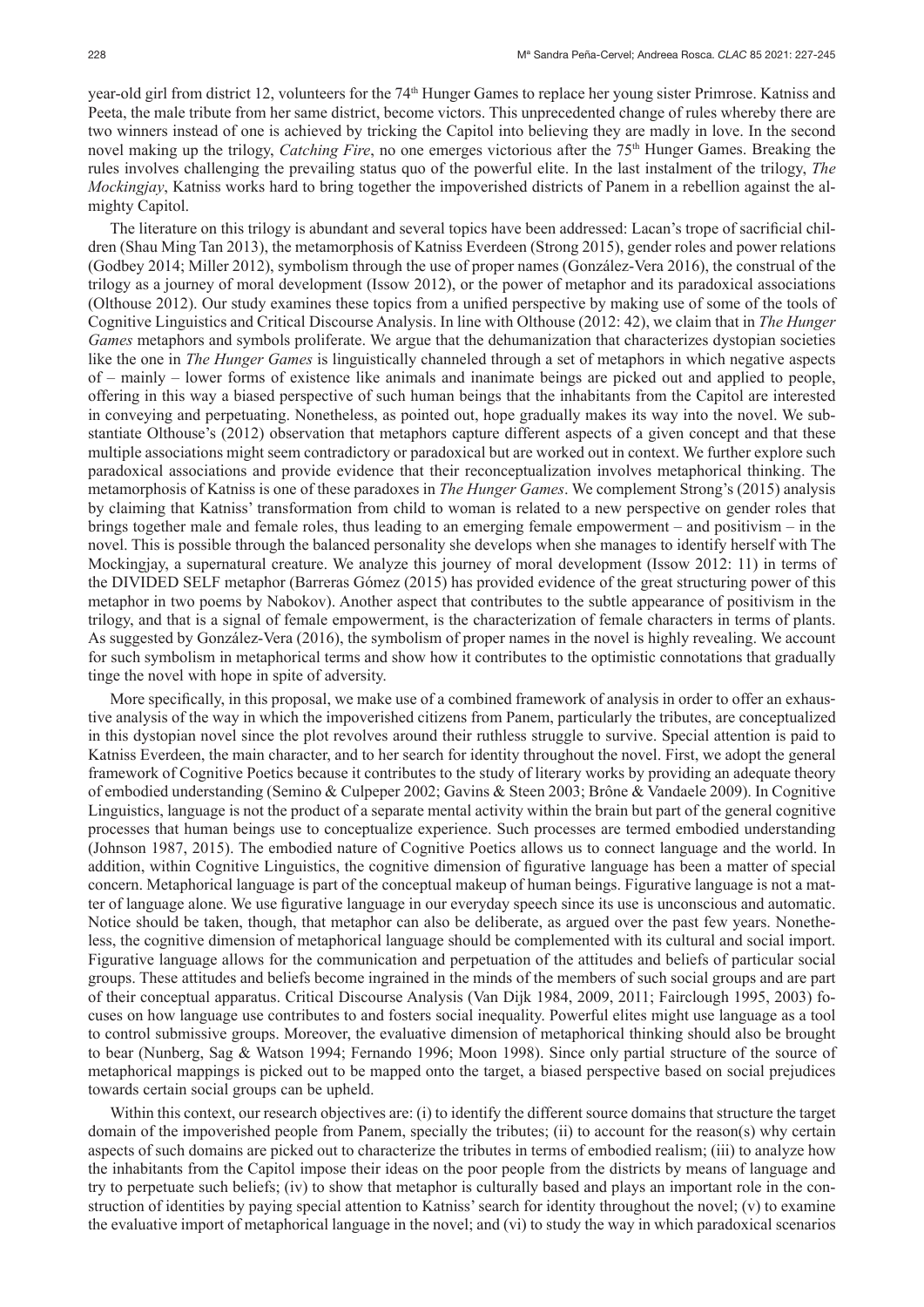are reframed in the context of the trilogy to make contradictory scenarios compatible, specially the way in which role stereotypes culturally assigned to masculinity and femininity merge thanks to Katniss' struggle, challenging in this way the prevailing status quo defended by the almighty Gamemakers, and the way in which positive connotations gradually make their way into the novel in spite of the overall gloomy atmosphere prevailing in the trilogy.

To achieve the goals described above, the present paper is structured as follows: section 2 deals with some notions that provide the theoretical apparatus used for the analysis of *The Hunger Games*; section 3 spells out the methodology that has been used in order to retrieve the data to be analyzed; section 4 provides an exhaustive qualitative analysis of the conceptualization of the tributes through a set of ontological metaphors; finally, section 5 summarizes our main findings.

### **2. Theoretical framework**

In what follows we will introduce the reader to some theoretical notions that are fundamental for the understanding of the novel under scrutiny. According to Lakoff (1987), one of the founding fathers of Cognitive Linguistics, we organize our knowledge by means of idealized cognitive models (ICMs). Each ICM is described as a complex whole or a gestalt using four types of structuring principles: propositional structure, image-schemas, metaphoric and metonymic mappings. In this article we mainly focus on the notion of metaphor.

Scholars like Lakoff, Johnson and Turner, who set the foundations of Conceptual Metaphor Theory (CMT), were the first to postulate that metaphor is a conceptual rather than a mere literary device (see Lakoff & Johnson 1980; Lakoff & Turner 1989; Lakoff 1993a). They described metaphor as a mapping from a source domain to a target domain, where aspects of the former are made to correspond with the latter. The source, which allows us to reason and talk about the target, is often grounded in everyday, embodied experience, whereas the target is usually an abstract domain of knowledge (e.g. time, causation, emotions). For instance, we conceptualize love in terms of fire, as in the expression *I'm burning with love*.

Classifying metaphor has been one of the main concerns of cognitive linguists. Ruiz de Mendoza (1997) set forth two criteria: the formal features of the mapping process and the nature of the domains involved. According to the number of correspondences activated by metaphor, one-correspondence and many-correspondence metaphors can be distinguished. Metaphors fit prototypically into the many-correspondence pattern (for example, in *I'm burning with love*, 'I' is mapped onto a lover and 'burn' onto 'feeling an emotion intensely') that are used predicatively (in an A IS B fashion, as in 'LOVE IS FIRE'). In terms of the nature of domains, Lakoff and Johnson's (1980) seminal distinction identifies structural, orientational, and ontological metaphors. Only ontological metaphors are one-correspondence mappings. In structural metaphors one concept is metaphorically understood in terms of another, as in 'LOVE IS FIRE' or the 'DIVIDED SELF' metaphor. According to this last metaphor, human beings have a dual nature consisting of a Subject (which houses the rational aspects of the person) and a Self (usually controlled by the Subject and representing our body and our emotions) (Lakoff 1993b, 1996). From this metaphor we can derive a series of entailments:

- (1) Sometimes the Subject can lose control over the Self, which gives rise to the 'LOSS OF THE SELF' metaphor (e.g. *He let himself go on the dance floor*).
- (2) 'THE SPLIT' or 'SCATTERED SELF' metaphor is at work when a person's different interests and concerns are conceptualized as different people in conflict or as people in different places (when a person has two incompatible sides, e.g. *He's at war with himself over the decision whether to move*).
- (3) When the Subject and the Self share the same space, the 'TRUE SELF' metaphor is activated (e.g. *She found herself in writing*). In turn, the Self is composed of the private and the public self; the former represents the interior self and the latter stands for what others perceive from the outside.
- (4) Finally, the 'SELF AS SERVANT' metaphor enables us to understand the Subject as the master and the Self as its servant (e.g. *I have to get myself to clean the house*).

Orientational metaphors are based on directional and/or positional notions such as up/down, in/out or back/ front (e.g. 'HAPPINESS IS UP', as in *I'm feeling up*). Peña (2003, 2008) argued that it would be analytically more adequate to consider spatial orientations as part of the broader notion of image-schematic, which encompasses other recurrent patterns of experience happening in space which are not spatial themselves (e.g. PROCESS or LINK). Finally, ontological metaphors are based on the Great Chain of Being, a hierarchical structure that classifies entities in the world into different categories, each of which is characterized by the properties of the immediately inferior level plus some conspicuous trait/s that distinguish the entities belonging to the same level from the entities pertaining to the other categories (Lakoff & Turner 1989: 167-168). Such distinguishing feature or set of features constitute the very essence of the entities of the category in question. Higher-order entities are human beings, followed by animals, plants, and inanimate substances or things, which represent the lowest category within this chain. Attributing an entity of a level some characteristic trait of another category (located either higher or lower in the scale) can be done in metaphorical terms (e.g. 'PEOPLE ARE ANIMALS', as in *Peter is a pig* to mean he is dirty and/or immoral).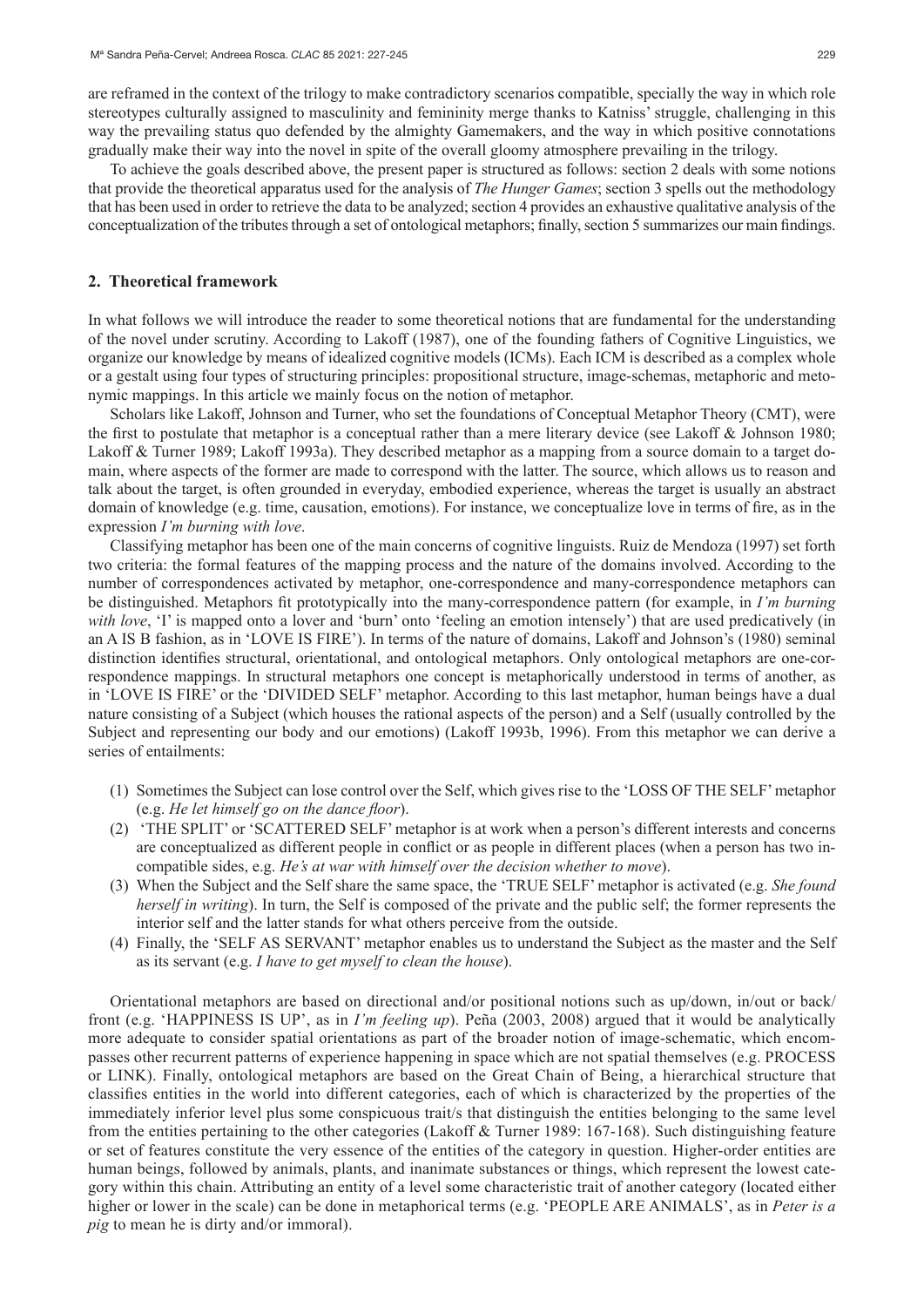Metonymy is a mapping within domains. While pioneering studies of cognitive models focused on metaphor to the detriment of metonymy, the last two decades have witnessed an upsurge of research on metonymy (Barcelona 2015; Brdar 2017; Panther & Thornburg 2014; Ruiz de Mendoza 2014). Ruiz de Mendoza (2000) distinguishes between source-in-target and target-in-source metonymies depending on whether the source is a subdomain of the target domain or the other way around. In the mapping, the domain that contains other domains is termed the matrix domain. In a source-in-target metonymy, the source domain is a subdomain of the target, the matrix domain, for which it stands (e.g. 'HANDS FOR PEOPLE', as in *We are always in need of new hands on the farm*). In the latter, the target domain is a subdomain of the source, which is the matrix domain. A whole domain of experience is mentioned – the matrix domain – in order to highlight one prominent subdomain within that broader domain (e.g. 'SHOES FOR SHOELACES', as in *Tie your shoes*). In contrast to metaphors, metonymies are prototypically used referentially, that is to say, they are A FOR B patterns.

However, the distinction between metaphor and metonymy is not always so clear-cut since some metaphors can be used referentially (as in *The pig is waiting for his check*, where 'pig' makes reference to a customer that behaves immorally by showing too much interest in some woman, probably the waitress) and some metonymies can be used predicatively (as in *She is a brain*, where brain metonymically refers to intelligence) (Ruiz de Mendoza & Otal 2002: 26-28).

Another main concern in Cognitive Linguistics has been the embodied nature of metaphor. Gibbs (2006, 2014), among other researchers, should be given credit for conducting experimental research on the psychological reality and embodied nature of metaphor in particular and of figurative thinking in general. Within the framework of Cognitive Linguistics, meaning emerges from our interaction with the world (Lakoff & Johnson 1999). In other words, meaning is embodied. Our bodily experience shapes our linguistic realizations. As a result, our conceptualization of reality emanates from such cognitive abilities as perception, memory, emotion or reasoning. Our everyday experience allows us to understand and give linguistic shape to abstractions. We frequently use metaphors in everyday language. As stated above, the source of such metaphors is often grounded in embodied experience. For this reason, it is particularly apt to help us understand the abstract target domains. By way of illustration, consider the image-schematic metaphorical mappings MORE IS UP and LESS IS DOWN (as in *Prices rose; His income went down*). We perceive the level of fluid going up when we pour liquid into a container. We also become aware that, as we pile things up, the pile gets higher (Lakoff 1993: 240). Thus, since perceptual and motor experience are key to conceptualization, it should come as no surprise that metaphors rooted in experience can serve a structuring function for relevant parts of works or even whole artistic pieces.

Within the cognitive linguistic community, there is a growing consensus on the cognitive dimension of metaphor. However, its cultural and social aspects should not be overlooked. Metaphor is a channel through which the attitudes and beliefs of a particular community are conveyed and perpetuated, in such a way that they become part of the conceptual makeup of their members from generation to generation. In other words, social beliefs tend to become dogmas within groups belonging to a given culture. In this connection, within the framework of Critical Discourse Analysis especial emphasis is placed on the way in which societal power relations are set up and perpetuated through language. Power asymmetries, exploitation, and in general any form of social inequality are reflected in, and even fostered by, language use.

The evaluative import of most metaphors has also been given considerable attention (Nunberg, Sag & Watson 1994; Fernando 1996; Moon 1998). This assessment usually results in a biased perspective on the part of a speech group towards another, including their customs, beliefs, or behavior. In this connection, López-Rodríguez (2007: 18-19) substantiates Low's (1988: 27) observation that since only partial structure is mapped from the source to the target domain in metaphorical conceptualization, as argued by Lakoff and Johnson (1980), a high price is to be paid. Some aspects of the source are picked out to the detriment of others. This may bring about a negative outcome because by hiding or playing down some aspects of a concept, prejudices towards given social groups could be fostered and perpetuated.

#### **3. Methodology**

First-generation Cognitive Linguistics has been blamed for its lack of systematicity in metaphor identification and selection. Over the past thirty years, corpus-based methods have taken hold as the major empirical approach in linguistics (Stefanowitsch 2006: 1). Corpus-based research into metaphor and metonymy poses some thorny methodological problems. An important initial problem is the identification and retrieval of the data to be analyzed from the corpus. Undertaking this task is feasible when the data to be extracted are lexical items, fixed expressions and some grammatical phenomena. By contrast, the complexity of this task increases exponentially in the case of metaphor and metonymy because there is no straightforward correspondence between conceptual mappings and linguistic material. Taking into account that to date no annotated corpora for figurative uses of language exist, four main strategies have been put forward in order to extract occurrences of metaphor and metonymy from corpora (Stefanowitsch 2006: 2-4):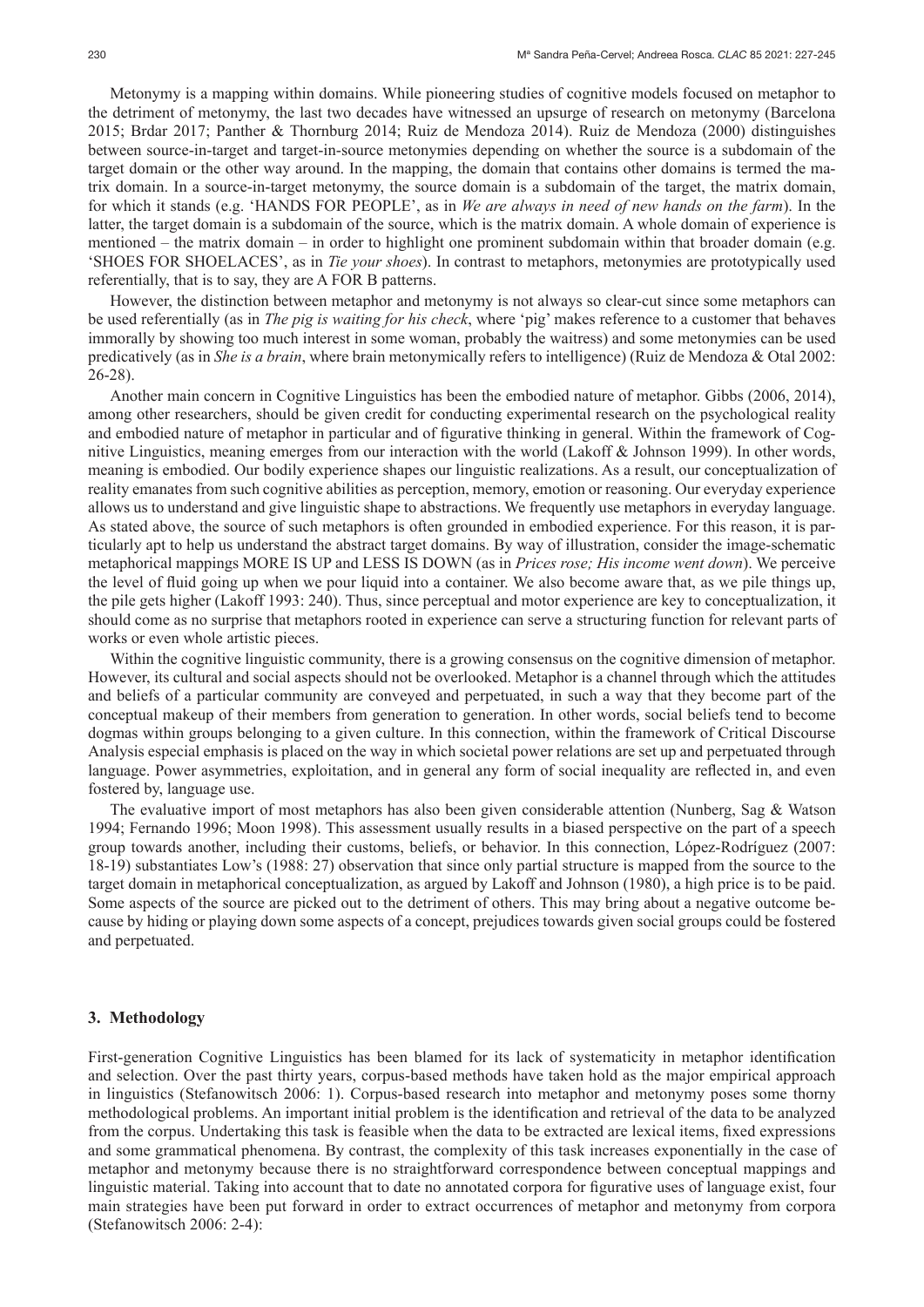- Manual searching, based on the careful examination of the corpus to identify examples of metaphor or metonymy and then formulate the conceptual mappings underlying them (Jäkel 1997); this task is time-consuming and leads to small-scale analysis based on a reduced corpus.
- Searching for source domain lexical items (Barlow 1997; Deignan 1999), since metaphorical and metonymic expressions always include lexical items realizing aspects of the source domain, which makes data retrieval and exhaustive identification possible. A second step involves the identification of the target domains of the purported expressions and, finally, the conceptual mappings can be worked out.
- Searching for target domain lexical items. Since metaphorical expressions do not invariably contain lexical items from the target domain, this strategy calls for some previous knowledge of the source domains that are likely to structure the target domain. Searching for some keywords that might be included in such metaphorical mappings (Partington 1997) or for metaphorical patterns (Stefanowitsch 2004, 2006) might lead to a representative, but not exhaustive, identification of conceptual mappings.
- Searching for sentences containing words from both source and target domains (Martin 2006). If this method is to be used, exhaustive lists of source and target domain vocabulary are necessary.

Our study has required a target-oriented approach since our aim was to study the metaphorical and metonymic conceptualization of the inhabitants of Panem, especially the tributes, in the trilogy known as *The Hunger Games*. By carefully examining the data, we have identified different source domains, mainly animals, plants, things, and supernatural beings, and we have set out to study the meaning implications that arise from understanding the tributes, the target domain, in terms of higher and lower forms of existence.

### **4. The conceptualization of the tributes through ontological metaphors in** *The Hunger Games*

The novel *The Hunger Games* abounds in metaphors based on the Great Chain of Being. In this section, we discuss some submappings that materialize the conceptual metaphor 'AN ENTITY BELONGING TO ONE CATEGORY IN THE GREAT CHAIN OF BEING IS AN ENTITY BELONGING TO ANOTHER CATEGORY IN THE GREAT CHAIN OF BEING'.

Our analysis lends support to López-Rodríguez's (2007, 2009) claim that metaphors are one of the main strategies employed for the acculturation and gender discrimination of women. In the context of the trilogy of *The Hunger Games*, not only women but also citizens from Panem in general make up a social group manipulated by a privileged elite. Through some well-entrenched conceptual metaphors, especially those belonging to the PEOPLE ARE ANI-MALS and PEOPLE ARE THINGS/INANIMATE SUBSTANCES systems, the tributes are portrayed as submissive and second-rate human beings. However, some positive connotations arise from reframing paradoxical scenarios and from plant metaphors.

### **4.1. Ontological metaphors involving downward mapping**

In *The Hunger Games*, two diametrically opposite social groups stand out: the Gamemakers, who are portrayed as almighty and superficial human beings, and the people living in Panem, who make up a community of disadvantaged people. The reader perceives the reality of the trilogy mainly through the lens of Katniss, one of the members of the second group. It should thus come as no surprise that she highlights those aspects of the Gamemakers and of the prep team that are axiologically negative through metaphorical conceptualization. However, contrary to expectations, when the protagonist makes reference to the people of Panem and especially to the tributes, including herself, she also emphasizes and picks out negative aspects of their personality by means of metaphor. This apparent incongruity is solved if we understand this in the context of a dystopian society in which the members of the power elite have worked hard to make their ideas prevail. These ideas have become ingrained in the minds of the submissive group, who will reproduce them under penalty of severe punishment. Nonetheless, when Katniss grows into a real mockingjay and acquires a voice of her own the status quo is challenged. This biased and scornful attitude on the part of the powerful group towards the submissive people of Panem is conveyed through a series of ontological metaphors, especially those in which people are conceptualized in terms of lower forms of existence, mainly animals and things or inanimate substances.

From the very beginning of the novel, the reader gets startled by the shocking and devastating reality of a dehumanized society that manipulates at its whim twelve- to eighteen-year-olds from the twelve districts conforming Panem and decides on their life and death. Becoming eligible for the reaping makes these boys and girls extremely vulnerable. Especially those who get chosen and launched to the arena become second-class human beings or puppets in the hands of the Almighty Gamemakers, Godlike creatures devoid of any feeling of pity for the poor teenagers. Consequently, as advanced, it comes as no surprise that many expressions in *The Hunger Games* are but examples of the metaphors 'PEOPLE – THE TRIBUTES – ARE ANIMALS' and 'PEOPLE – THE TRIBUTES – ARE THINGS/ INANIMATE SUBSTANCES'. They involve downward mapping, that is to say, the source domain ranks lower on the Great Chain of Being than the target domain.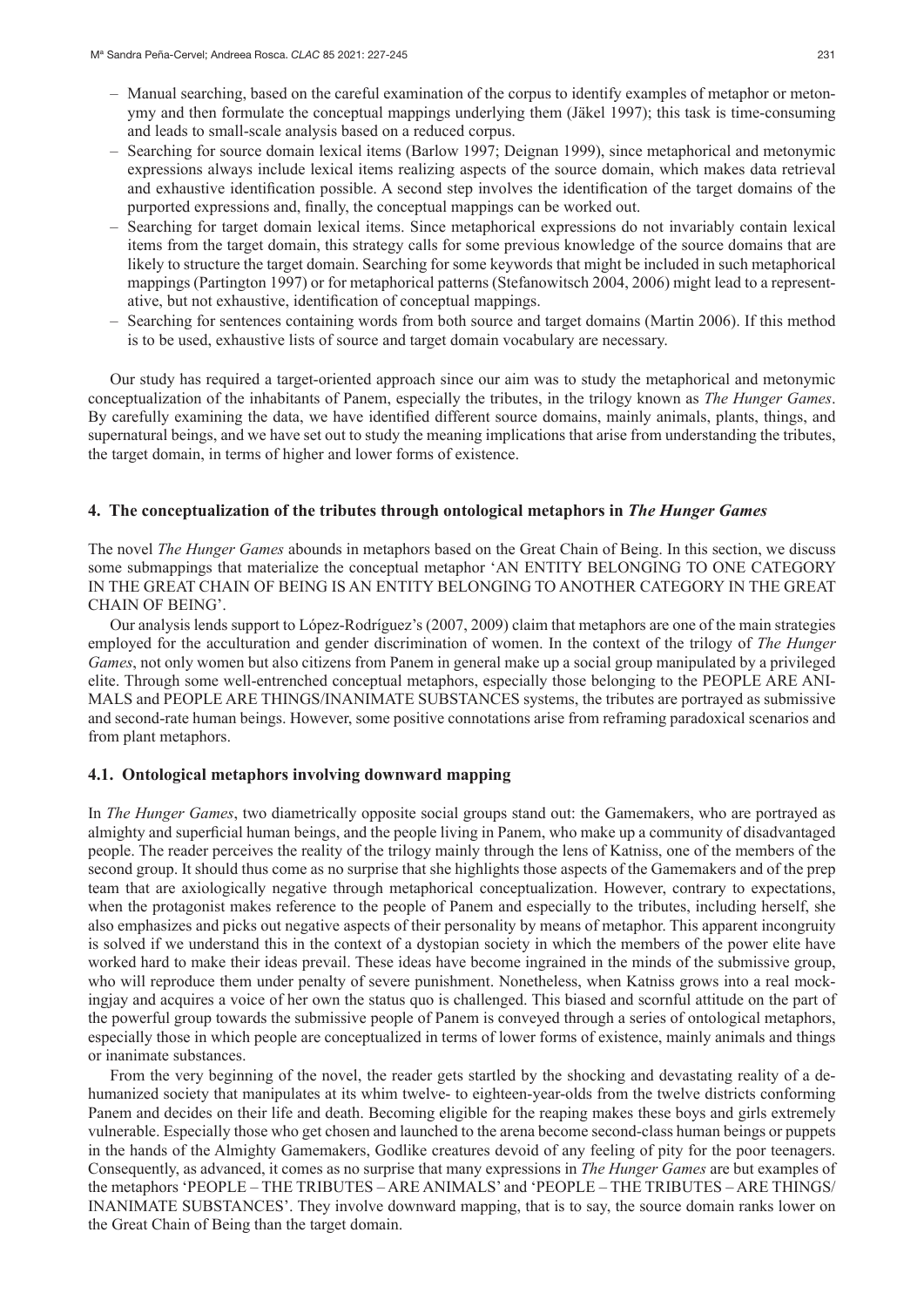Finally, the metaphor 'PEOPLE – THE TRIBUTES – ARE PLANTS' is also based on the reconceptualization of higher-order entities in terms of lower-order entities. Nonetheless, such reconstrual does not result in a negative bias towards the tributes, especially females. Notice should be taken that if the trait of the lower-order entity that is picked out does not affect the essence of the higher-order entity, downward mapping does not involve negative connotations. For instance, as will be shown, the feature that is chosen when the tributes are conceptualized as cattle is their lack of individuality and, thus, their impossibility of behaving as individuals able to convey their own thoughts and feelings. Since individuality is key to the very essence of human beings, being deprived of this trait brings about negative connotations.

## **4.1.1. THE TRIBUTES ARE ANIMALS**

Unquestionably, human beings occupy a higher position than animals, plants, and inanimate substances in the world according to the Great Chain of Being. Human beings are endowed with those properties that characterize lower forms of existence (mainly substance, a complex functional structure, life, and interior states like desires and emotions, limited cognitive abilities) together with a series of features that set them apart from non-human beings (especially capacity for abstract reasoning, aesthetics, morality, and highly developed consciousness) (Lakoff & Turner 1989: 167-168). Those features that make citizens in the districts human rarely play any role throughout the novel. Tributes are either understood in terms of animals or things. This tinges *The Hunger Games* with a sense of foreboding and dehumanization. The helpless tributes are treated as animals from the opening chapter of the book: "Twelve- through eighteen-year-olds are herded into roped areas marked off by ages, the oldest in the front, the young ones, like Prim, toward the back" (Collins 2008: 17). They are classified as cattle and deprived of their capacity to think and decide by themselves on their actions. There are many other relevant expressions in the novel that highlight this terrible and humiliating treatment (prospective) tributes (and people in the districts in general) are subject to. The Capitol reminds the inhabitants from the districts that they are completely at their mercy, as if they were animals, as illustrated by the sentence *Look how we take your children and sacrifice them and there's nothing you can do* (Collins 2008: 19).

Once Katniss and Peeta are dressed up for the opening ceremony of the Hunger Games, they are taken to a gigantic stable – a place to keep horses or farm animals – and packed into a vehicle drawn by horses as if they were things that need to be shipped somewhere, the Training Center in the context of the novel. In Katniss' own words, "We're whisked down to the bottom level of the Remake Center, which is essentially a gigantic stable [...]. Pairs of tributes are being loaded into chariots..." (Collins 2008: 67). Afterwards, the tributes are led into some catacombs beneath the arena where there are some chambers for their preparation. "We follow instructions to my destination, a chamber for my preparation. In the Capitol, they call it the Launch Room. In the districts, it's referred to as the Stockyard. The place animals go before slaughter" (Collins 2008: 143). Once more, the Gamemakers are taking the tributes' identity away in order to manipulate them. They are regarded as groups of animals devoid of individual traits. A noteworthy comment is in order at this point. While Gamemakers use euphemistic names to refer to cruel realities, citizens in the districts do not.

Little by little, Katniss accepts the sad reality of her fate as a tribute and makes up her mind that she has to do her best to survive. She is glad that Effie gives her and Peeta a helping hand in the arena: "In a way, that's a plus because at least she (Effie) can be counted on to corral us around to places on time whereas we haven't seen Haymitch since he agreed to help us on the train" (Collins 2008: 73). The use of the verb *corral* reveals that Katniss herself is aware of their animal-like nature.

López-Rodríguez (2007: 24) observes that farmyard animals are raised for utility. They contribute to farm labor or are slaughtered to be eaten. This slavish and submissive aspect of livestock animals is singled out to metaphorically characterize women. By contrast, when the tributes are figuratively regarded as an undifferentiated mass, gender differences are not relevant. In fact, both boys and girls are deprived of their own identity and gender is part of their individuality. Thus, they are all considered part of that despicable undifferentiated mass, no matter their gender differences. As López-Rodríguez (2007: 27) further argues, it is the living conditions of these animals, which are crowded together in tiny spaces such as stables that limit their movement so that they get fat and which are fed to be consumed by human beings, that make them undistinguishable. Throughout the novel, especially in the first volume of the trilogy, the tributes enjoy opulent banquets before taking part in the games. Since they are going to be exhibited as if in a horse show, they should gain some weight. Thus, the tributes also provide entertainment. In addition, this recreation component of equines transferred to humans is linguistically reinforced by expressions such as *If I had any money, I'd bet on him myself* (Collins 2008: 126), as uttered by Katniss herself making reference to Thresh, the boy tribute from district 11, whose strength makes him a fierce competitor in the Games. The Gamemakers' utter contempt for the heterogeneity of the tributes is further contributed by the following facts:

– The use of expressions that point to the metaphorical rendering of the tributes as an undifferentiated mass. They are referred to as a pool of tributes – in order to figuratively convey their docile nature (similar to that of still water) and undifferentiated character – or as a pack of people so as to express the idea of a conglomerate or collection of things or animals that act as a group guided by instinct.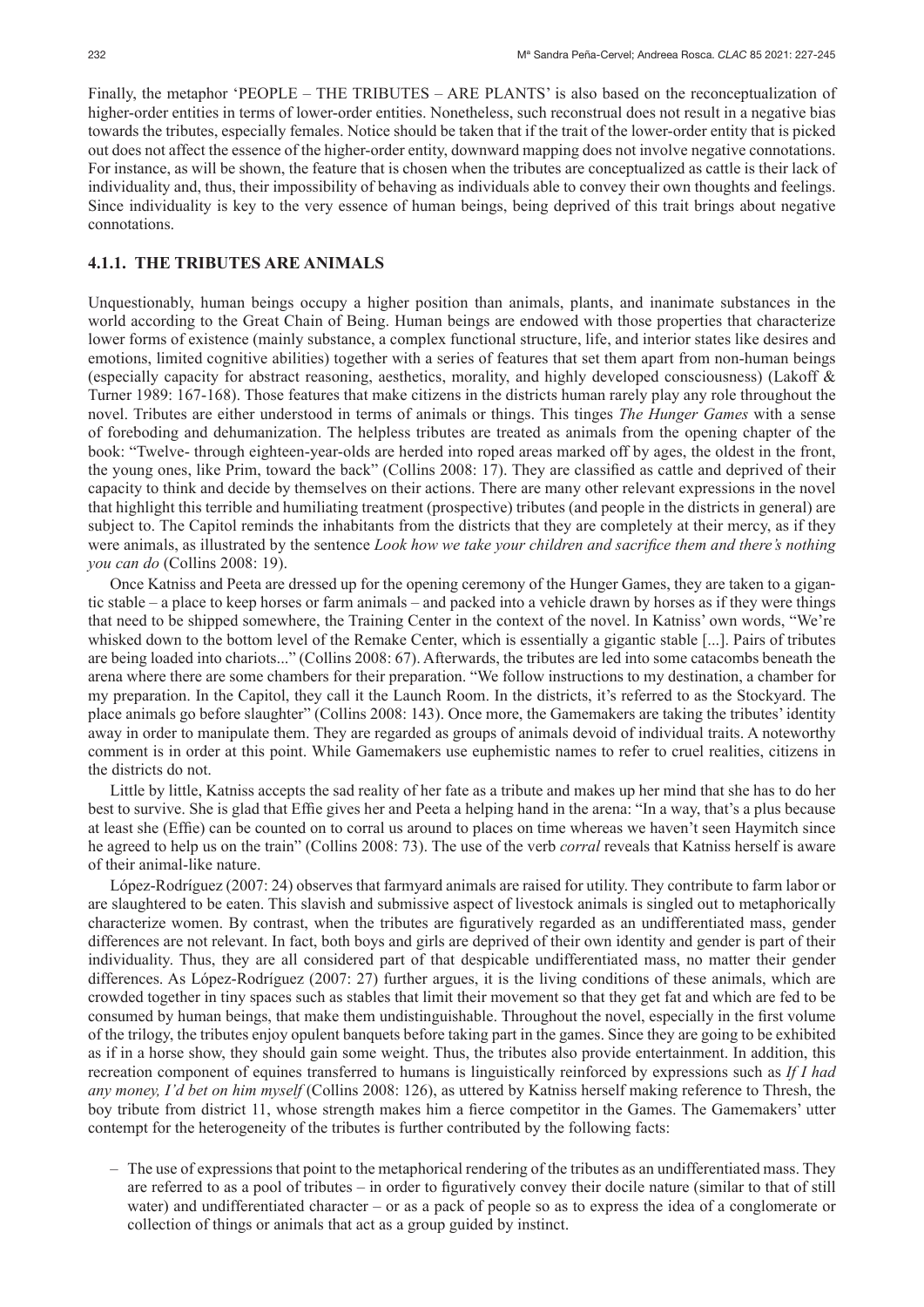- This disrespect for the singularity of the tributes is also illustrated by the fact that many of them remain nameless throughout the trilogy and we only get to know some of the surnames of a few of them. Sometimes they are named 'tributes from district (number)' or some nickname (e.g. Foxface) is used. They are even numbered for identification as if they were animals. This astonishingly contrasts with the one occasion when the tributes' names do matter. As the poor children from Panem have a birthday (from the time they turn twelve until they reach eighteen), their name is entered into a pool as many times as seven so that they are eligible for the reaping. A tribute's name can be added more times in exchange for food and in place of their family members. If chosen, they become competitors who fight to death in extreme conditions. Once the children get to be tributes, their names are not that relevant. They evolve into an insignificant bulk of entities at the mercy of the Gamemakers.
- Since the tributes lack individuality, they do not need to have a voice of their own. They are not allowed to express their personal ideas. Only a few tributes are granted permission to speak but as a means to express the powerful group's beliefs or very basic needs when competing in the arena. As observed, it is mainly Katniss' voice, among the tributes, that we witness. However, it is only at the end of the third volume of the trilogy that Katniss develops a voice of her own by completely metamorphosing into a mockingjay.

Therefore, the metaphor TRIBUTES ARE AN UNDIFFERENTIATED MASS and the conceptual mapping TRIBUTES ARE CATTLE/FARMYARD ANIMALS fruitfully combine in *The Hunger Games.* This combination is the result of a metaphorical amalgam in which tributes are figuratively identified with cattle and, subsequently, these farmyard animals are metaphorically conceptualized as an undifferentiated mass. In the evolutionary scale, animals are more evolved than inanimate objects. However, the degree of complexity of animals varies from quite simple to more advanced animals. By singling out the lack of individuality of cattle to the detriment of other animal features such as their ability to move individually or their at least rudimentary nervous system (the most advanced animals even possess fully developed brains), these animals are placed closer to inanimate beings than to their own category. This results in an extremely negatively loaded view of the tributes, metaphorically equated with cattle.

A note is in order at this point. While the society presented in *The Hunger Games* seems to favor clear-cut distinctions and categories (e.g. the power elite vs. the citizens from Panem, life vs. death), such divisions sometimes become blurred, as shown by this criss-crossing of categories between animals and things or the merging of humans and animals into the so-called muttations, the most outstanding one being the Mockingjay.

While the previous excerpts illustrate the loss of identity of individuals and their dehumanized nature, other quotations single out a specific animal trait, usually a negative one from an axiological point of view as well, that is carried over to the domain of human beings for focal attention. For instance, Haymitch calls Katniss a dead slug to highlight her disgusting nature (Collins 2008: 121); the Career tributes, the competitors coming from the wealthier districts that have been trained for years to take part in the Hunger Games, are referred to as a wolf pack or to a pack of wild dogs in order to emphasize their fierceness (Collins 2008: 179) and as the Capitol's lapdogs in order to mean that they are but creatures willing to do anything the Capitol asks them to do in a yes-man fashion (Collins 2008: 160); and the girl from District 2 is metaphorically dubbed a predator in order to lay stress on her ability to hunt other animals as if she herself were an animal too (Collins 2008: 149). As observed, these metaphors create a gloomy atmosphere in which human beings lose their essence as such. These metaphors highlight negative aspects about the tributes.

López-Rodríguez (2007: 29) compares pets and farmyard animals to wild animals to claim that, in contrast to the former, the latter enjoy complete freedom and are thus not subjugated to the control and desires of human beings. They are neither dependent on them for food, shelter or protection. The reality of wild animals in *The Hunger Games* is somehow far from this characterization. Within the paradoxical and dystopian atmosphere of the novel, those tributes figurately portrayed as wild animals pose a threat only to other tributes but not to the powerful elite outside the arena. That part of them, the Career tributes, are not self-determined creatures is highlighted by Katniss' description of this group as "overly vicious, arrogant, better fed, but only because they are the Capitol's lapdogs" (Collins 2008: 160). Moreover, the Career tributes (and tributes in general) are controlled and even fed by the almighty Gamemakers. Thus, the paradoxical nature of tributes as wild animals devoid of freedom of choice is resolved in the context of this dystopian trilogy in which the Gamemakers are God-like creatures that exert complete control over their creations, the tributes.

Nonetheless, a few animal metaphors seem to focus on positive features, producing in this way a reversal of evaluation of downward mappings. These apparently positive characterizations are attributed to Prim and Rue's sisters, who are not tributes, and to Rue, who reminds Katniss of her sister. Notice should be taken, however, that, as observed, Katniss perpetuates the discourse of the powerful. This is evidenced by the negative bias with which her metaphorical portrayal of such cherished characters is tinged. Within the animal world, pets occupy a privileged position. They are kept at home for company and are treated kindly rather than exploited (López-Rodríguez 2007: 25). Their owners are usually attracted by their good-looking appearance, their intelligence, and their relatable and/ or defenseless nature. This fits in nicely with the metaphorical use of pets such as domestic ducks to refer to Prim. This stems from our perception of these animals as having beautiful plumage and being long-necked, which make them seem elegant and attractive. Nevertheless, another attribute of ducks is their vulnerability. They are unable to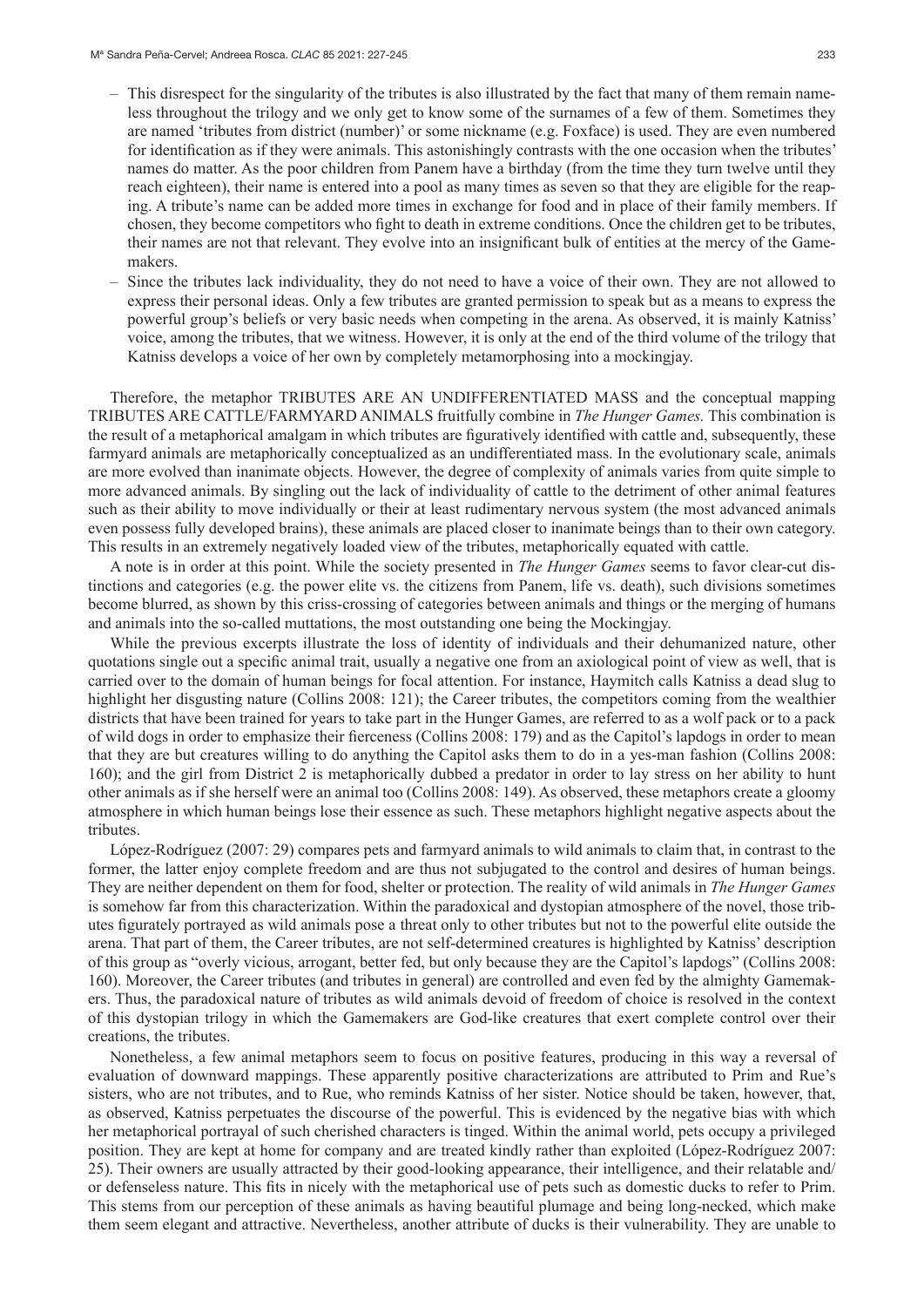fly long distances, which makes them easy prey for both predatory birds and aquatic hunters. These two traits are metaphorically exploited in the following excerpt:

I (Katniss) protect Prim in every way I can, but I'm powerless against the reaping… "Tuck your tail in, little duck," I say, smoothing the blouse back in place.

Prim giggles and gives me a small "Quack." (Collins 2008: 16)

When Prim gets chosen for the games, which is euphemistically disguised as the odds being entirely in her favor (Collins 2008: 22-23), it is Prim's untucked blouse forming a ducktail that brings Katniss back to life. To poor and fragile Prim the blouse represents (i.e. is metonymic for) a duck. In fact, both aspects, the beauty of ducks and their weakness, merge to distil a paradoxical sense of 'vulnerable charm'. This is connected to our experience of nice objects being delicate and in need of being wrapped to be protected and to the long-held belief that women, culturally forced to look elegant and attractive, are weak creatures that should be under male protection. Katniss adopts her father's role after his death, one of her duties being to defend her family from adversity.

Cats are also classified into the category of pets. Katniss is metaphorically conceptualized as a cat. Gale renames her 'Catnip' supposedly as a result of a phonetic misunderstanding.

"Hey, Catnip," says Gale. My real name is Katniss, but when I first told him, I had barely whispered it. So he thought I'd said Catnip. Then when this crazy lynx started following me around the woods looking for handouts, it became his official nickname for me. (Collins 2008: 8)

However, this does not happen by chance. Cats are thought to be good hunters. This ability is metaphorically transferred to Katniss. In *The Hunger Games* rather than singling out the pet-like character of cats, what is highlighted is their independent nature and their hunting skills. In order to be able to hunt and not be hunted, cats are elusive, agile, and quick-witted. Thus, describing Katniss as a cat leads to connotations of slyness and independence. In fact, Katniss is metaphorically viewed as a wild cat rather than as a pet, which fits well with her personality. She tries hard not to be dependent on others for shelter and protection but is a protector herself and fights against the dictatorial power of the Gamemakers. Moreover, 'Catnip' makes reference to a herb whose smell is very attractive to cats. Here the animal and plant worlds are fused, as will be discussed in section 4.1.3.

Interestingly enough, birds can also be kept as pets, but, when metaphorically transferred to the domain of human beings, especially to young females, the connotations are offensive. This is again linked to our perception that small entities are insignificant if compared to big ones, to our cultural belief that women, because of their generally smaller size, are less important than men and in need of their protection, and to the idea that adulthood leads to wisdom. Nonetheless, the ability of birds to fly has traditionally made them symbols of freedom. These different aspects are brought to the fore in the following quotations:

"That's right. You're District Eleven. Agriculture," I say. "Orchards, huh? That must be how you can fly around the trees like you've got wings." (Collins 2008: 199)

I can't stop looking at Rue, smaller than ever, a baby animal curled up in a nest of netting… Past harm, but seeming utterly defenseless. (Collins 2008: 233)

In the first quotation, Rue's ability to climb trees is pointed out. This is connected to some degree of freedom and safety since she is able to freely move around places which are restricted for other tributes and thus she cannot be fatally reached. This talent allows Rue to survive for some time. However, her fragility, which partly stems from her young age and small size, inevitably leads to her death. In fact, her reduced dimensions represent a double-edged sword inasmuch as small size allows for ability to freely move but also makes Rue vulnerable and in need of protection. Katniss plays a protective male role towards her, but when Rue is left alone, she cannot survive, as illustrated by the second quotation above. Nonetheless, birds are loaded with positive connotations in most traditions. Their ability to soar into the sky reflects the human desire of freeing themselves from bodily limitations to reach heaven and acquire supernatural traits. Once Rue gets rid of physical constraints, she can use her wings to become an angel-like creature. In spite of the immense anguish Katniss feels at Rue's physical death, she comforts herself by knowing that she does not have to worry about her anymore since Rue will be safe from then onwards (Collins 2008: 235). Again, positive innuendos fruitfully combine with negatively-loaded nuances into paradoxical scenarios that are reframed to make complete sense in the context of this dystopian trilogy.

### **4.1.2. THE TRIBUTES ARE THINGS/INANIMATE BEINGS**

Another metaphorical system involving downward mapping is PEOPLE ARE THINGS (or more specifically, THE TRIBUTES ARE THINGS/INANIMATE BEINGS). As observed, the particular features of animals like cattle singled out in *The Hunger Games*, especially their lack of individuality and thus their likelihood to be controlled and manipulated, which are carried over to the domain of the tributes, make them similar to inanimate beings, which leads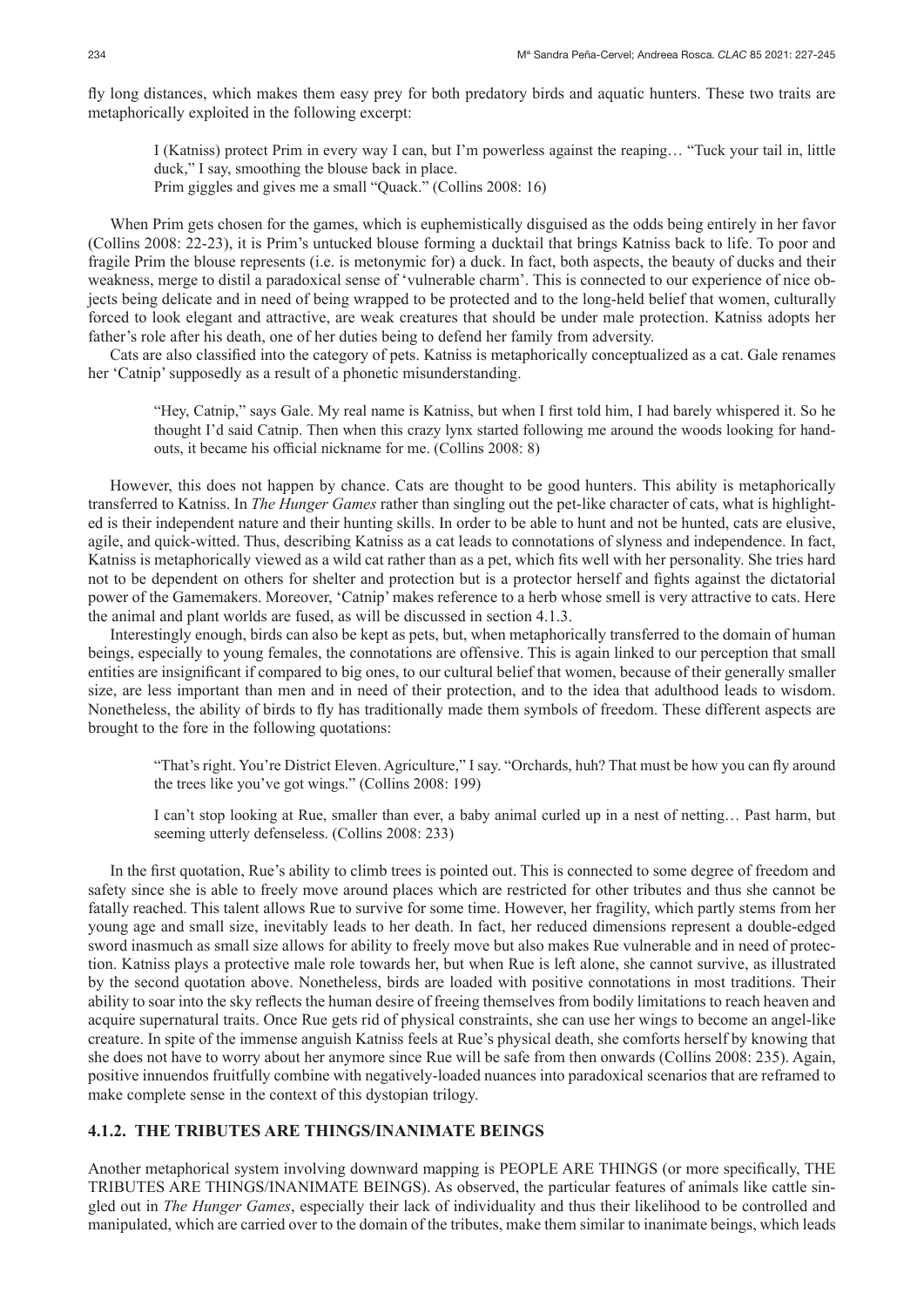to a negatively-loaded view of the tributes in the novel. Tributes are reified. In this connection, the very name 'tributes' carries negative connotations. Tributes are reminiscent of ancient Rome. The word comes from Latin 'tributum' and it means contribution. A tribute is wealth, often in kind, that one party grants another in order to show respect or submission. In the context of the novel, high-order entities like the teenagers from the districts are metaphorically conceptualized in terms of the lowest-order ones on the scale known as the Great Chain of Being. This results in a pejorative view of the people living in the districts, especially of the tributes. For instance, Katniss wonders what it must be like to live in such a rich place as the Capitol and what these rich people do to spend their time. She is aware that the tributes are seen as a large amount of goods piled up to be sent to the Capitol rather than as human beings: "What do they do all day, these people in the Capitol, besides decorating their bodies and waiting around for a new shipment of tributes to roll in and die for entertainment?" (Collins 2008: 65).

The Gamemakers control the tributes to their advantage as if they were objects without feelings and brains. Nonetheless, even the tributes themselves describe other competitors as things, more specifically as obstacles or distractions, as shown by the sentence "Now it seems the other tributes were just minor obstacles, distractions, keeping us from the real battle of the game. Cato and me" (Collins 2008: 323). Again, what gets chosen from the source, the inanimate beings, to be mapped onto the target, the tributes, is their lack of individuality and of own will. People get things for utility, pleasure, and/or entertainment. Some objects are useful because they make some tasks easier. In general terms, the tributes are helpful instruments to immortalize the privileged group's ideas. As claimed, the tributes' minds are molded by the power elite. Moreover, the utility of tributes as objects of pleasure and entertainment is revealing. Children who get chosen in the reaping become game pieces. Gamemakers enjoy watching how the tributes compete in the arena and fight to death as dictated by the rules: "Only I keep wishing I could think of a way to . . . to show the Capitol they don't own me. That I'm more than just a piece in their Games," says Peeta (Collins 2008: 140-141).

In addition, some objects have an appealing charm. The different prep teams work hard to make the tributes look splendid and impressive. They should be ready to be exhibited and 'consumed' by the greedy Gamemakers. As argued by Shau Ming Tan (2013), the trilogy places great emphasis on the body of the child. The child's body represents the locus of government supremacy, and political dominance is displayed by means of turning children into commodities, e.g. objects of obsession, celebrity and veneration, and subsequently destroying them. The rituals of preparation of the Games reinforce the idea of the child as an object. From the moment Katniss is chosen as a tribute, she becomes public property. Her body is now in the hands of her prep team, whose role is to beautify her according to the Capitol's standards. The commodification of the tributes and their posterior reduction to items of sport depict Panem as a posthuman world where humanity is given and taken away. The objectification of the child's body is inextricably linked to two seemingly contradictory notions, veneration and violence. This paradoxical scenario is reframed in the context of the Hunger Games. Both veneration and violence arouse passionate and intense feelings among the Gamemakers. In other words, divergent causes (veneration and violence) bring about similar effects. The Gamemakers take great delight in admiring the tributes' outward appearance that, in turn, leads to sexual pleasure. Thus, Katniss is presented on stage as an object of admiration and desire while, in the arena, she becomes a source of bloody spectacle. Children are portrayed as items of adult desire, admired either for their magical innocence or their sexual potential. For instance, Rue is described as "a magical wisp of a tribute" and older tributes can be referred to as "provocative […] sexy all the way" (Collins 2008: 125-126). This adult obsession with the child's body also manifests itself physically as Capitol residents tattoo and surgically alter their bodies to look young. Katniss also reflects on the physical appearance of the members of her prep team by likening them to "a trio of oddly coloured birds" (Collins 2008: 62; 347). The citizens of the Capitol might be considered as "cultural necrophiliacs", adults who "effectively prey on and feed off young people, surrounding themselves with the paraphernalia of youth at least in part because it gives the illusion that they are still young" (Reynolds 2007: 77, cited in Shau Ming Tan 2013).

By metaphorically downgrading children to the category of precious objects to be admired and manipulated, Gamemakers deprive the tributes of one of their quintessential features as beings able to reason and experience and express feelings. Katniss straightforwardly disregards physical appearance as part of her essence but Gamemakers, portrayed as frivolous characters, treasure it first and foremost.

When Plutarch finishes and the meeting's adjourned, I have a bad moment when I learn there's a special order for me. But it's merely that I skip the military haircut because they would like the Mockingjay to look as much like the girl in the arena as possible at the anticipated surrender. For the cameras, you know. I shrug to communicate that my hair length's a matter of complete indifference to me. They dismiss me without further comment. (Collins 2010: 116)

In doing this, Katniss refuses to accept traditional gender roles that highlight women's physical attractiveness and to be treated as an object of sexual desire to be consumed by the Gamemakers. However, it is not until Katniss' metamorphosis as a mockingjay at the end of the trilogy that she can free herself from the Gamemakers' oppression (see section 4.2). As a human being, Katniss is knotted to a physical body. In order to find her own identity and become a supernatural creature (the Mockingjay), she liberates herself from physical bonds. For instance, in her process of transformation, the breathtaking costume of the mockingjay is not useful anymore: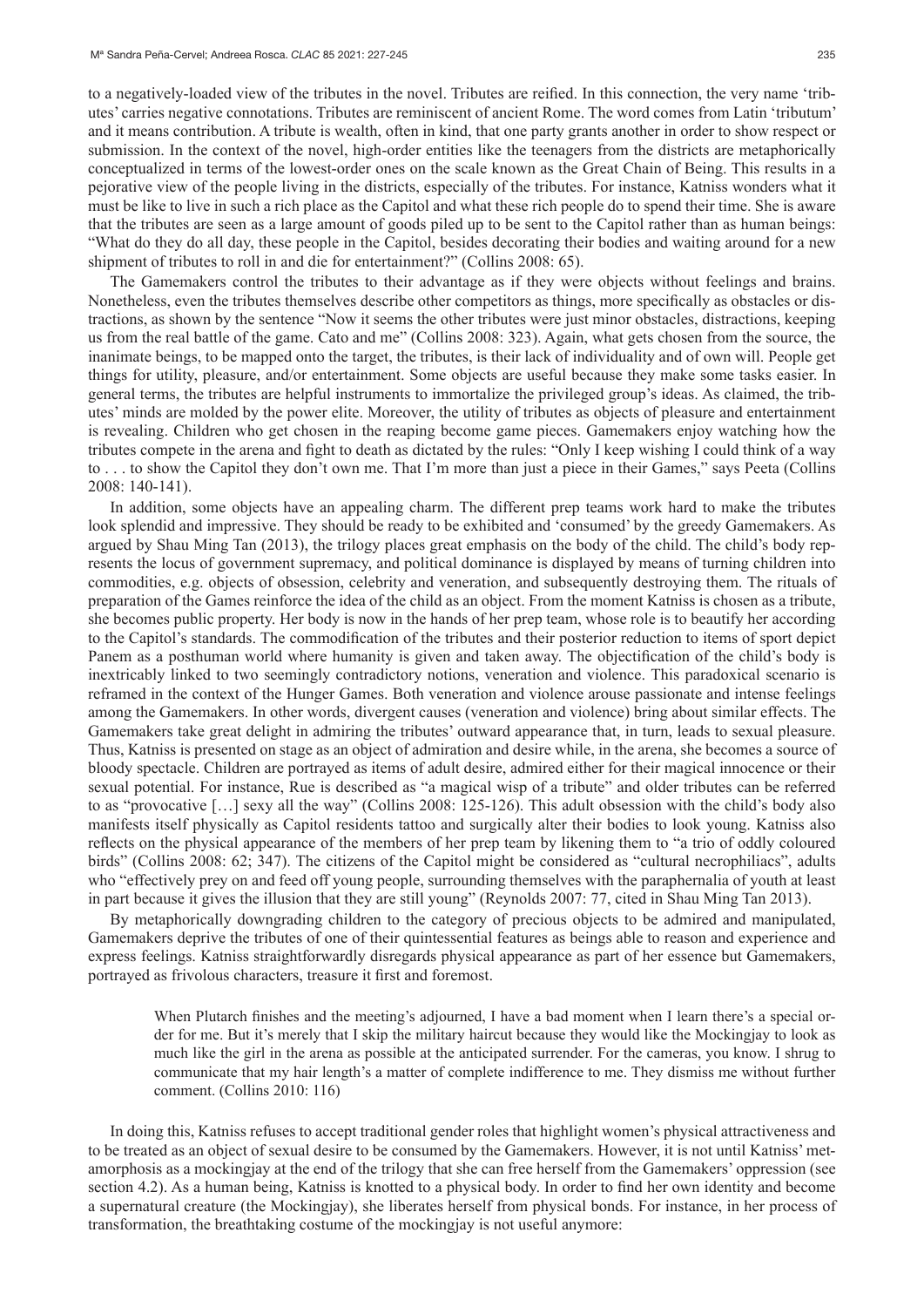I limp into the shower and program in the gentlest cycle I can remember, free of any soaps and hair products, and squat under the warm spray, elbows on my knees, head in my hands… Back in the room, I find the Mockingjay suit has disappeared. (Collins 2010: 168)

Nonetheless, Katniss is aware that in order to survive in the arena, it is necessary to comply with the Gamemakers' desires and in spite of her aversion to be reduced to a mere possession (as stipulated by the metaphor A LOVED ONE IS A POSSESSION), she reluctantly accepts the situation ("Peeta has made me an object of love"; Collins 2008: 135). As the plot of the novel unfolds, Peeta and Katniss fall in love but then Katniss is not viewed as a possession. Therefore, the metaphor THE TRIBUTES ARE THINGS contributes to the negative characterization and dehumanization of the tributes. However, Katniss' challenge of the traditional gender roles held by the Gamemakers and of the great value assigned to physical beauty, which degrades tributes by regarding them as mere ornaments to be praised and consumed as sexual objects, purveys a message of optimism.

### **4.1.3. THE TRIBUTES ARE PLANTS**

The first book of the trilogy begins with the reaping, a celebration of the harvest. In *The Hunger Games*, as pointed out by Olthouse (2012: 45), this reaping is a reminder of the Capitol's triumph over the inhabitants from Panem and conjures up the image of the Grim Reaper. As pointed out by Kövecses (2010: 269-270), this character is portrayed as a skeleton wearing a robe and cowl that holds a scythe in his hands. This personification of death results from the combination of the metaphors PEOPLE ARE PLANTS and EVENTS ARE ACTIONS. In the story, plants are metaphorically mapped onto the children from Panem aging 12 to 18 years old that can be cut down (killed at a very early age) by a reaper, the powerful elite in the Hunger Games. Death is an event that can be construed as an action in terms of the EVENTS ARE ACTIONS metaphor. This action is cutting down the poor children from Panem. The instrument that the Grim Reaper uses takes the form of a set of rules that aim to condemn weak tributes to death and to show how powerful the Gamemakers are so that the impoverished people living in Panem do not rebel against authority anymore in an attempt to defy the traditional status quo.

In the PEOPLE ARE PLANTS metaphor, the life cycle of plants provides the conceptual blueprint for understanding the different stages in the life of human beings in such a way that BIRTH IS ARRIVAL, LIFE IS BEING PRESENT HERE, and DEATH IS DEPARTURE (Lakoff & Turner 1989: 1, 12). In the same way as plants, people are said to burgeon (grow) and wither or decline (become seriously ill or die). Death, thus, corresponds to the harvest and the falling of the leaves. In *The Hunger Games*, the metaphor HUMAN DEATH IS THE REAPING OF A PLANT bears pessimistic connotations for two main reasons: first, human death is the end of people's lives, which constitutes a sad event; most importantly, people are supposed to die when they reach an old age. In the novel, people that are likely to pass away have not completed their life cycle, which is extremely dramatic. Many children and adolescents in the novel lose their lives at a very premature age. Notwithstanding, once more Katniss rebels against long-standing assumptions. In an attempt to contravene the Gamemakers' orders, Katniss manages to survive and also to save Peeta's life in the 74<sup>th</sup> Hunger Games in spite of the rules of the Hunger Games, which only allow for a winner. In *Catching Fire*, the 75<sup>th</sup> Games take place. These are the last Hunger Games celebrated in Panem and they conclude with no victor. That both Katniss and Peeta emerge victorious from the 74<sup>th</sup> Hunger Games and that there are no winners in the 75th Hunger Games lead to optimistic connotations based on the fact that the traditional values of the Gamemakers, especially their authority, are called into question. Once more the dystopian nature of the trilogy makes room for some positive overtones.

There is a second set of plant metaphors in *The Hunger Games* that provide a positive characterization of the tributes, especially of females. Nonetheless, it is worth noting that rather than singling out positive features of such characters in a straightforward way, this is done rather subtly and indirectly. When the plant metaphor is used in these cases, this is done referentially rather than predicatively. In other words, the characters' names that are botanical nomenclatures do not fit into the pattern A IS B (e.g. Katniss is a plant of the genus Sagittaria) but into the structure A FOR B (e.g. Katniss stands for an edible plant). As claimed by González-Vera (2016: 99-100) following Nord (2003), literary proper names like the ones in *The Hunger Games* serve an expressive function in the sense that apart from being mono-referential (they pick out a single entity), they are not mono- but multi-functional because they may carry semantic, semiotic, and/or sound symbolic meanings. The semiotic meaning of the names of the citizens from the impoverished and oppressed districts of Panem is related to nature.

As evidenced throughout the novel, Katniss shows a multifaceted personality. She exemplifies a myriad of talents and abilities that allow for her survival and for her success in the Hunger Games. As argued by Olthouse (2012: 48), complexity is magnificently conveyed by metaphors and symbols. However, a single metaphor cannot do justice to such an eclectic personality. Katniss is variously defined by herself and by others in terms of an array of figures of speech, each of which highlights a conspicuous aspect of Katniss' essence, as already shown. More often than not, these attributes seem to hold a paradoxical relationship with one another, but such inconsistencies are reconciled. For instance, Katniss Everdeen is depicted as an animal and a plant at the same time and epitomizes male and female traits simultaneously. Her name makes reference to an edible aquatic plant of the genus Saggitaria, from Saggitarius the Archer. This astrological sign is represented with a bow and an arrow. Thus, the proper name 'Katniss' is very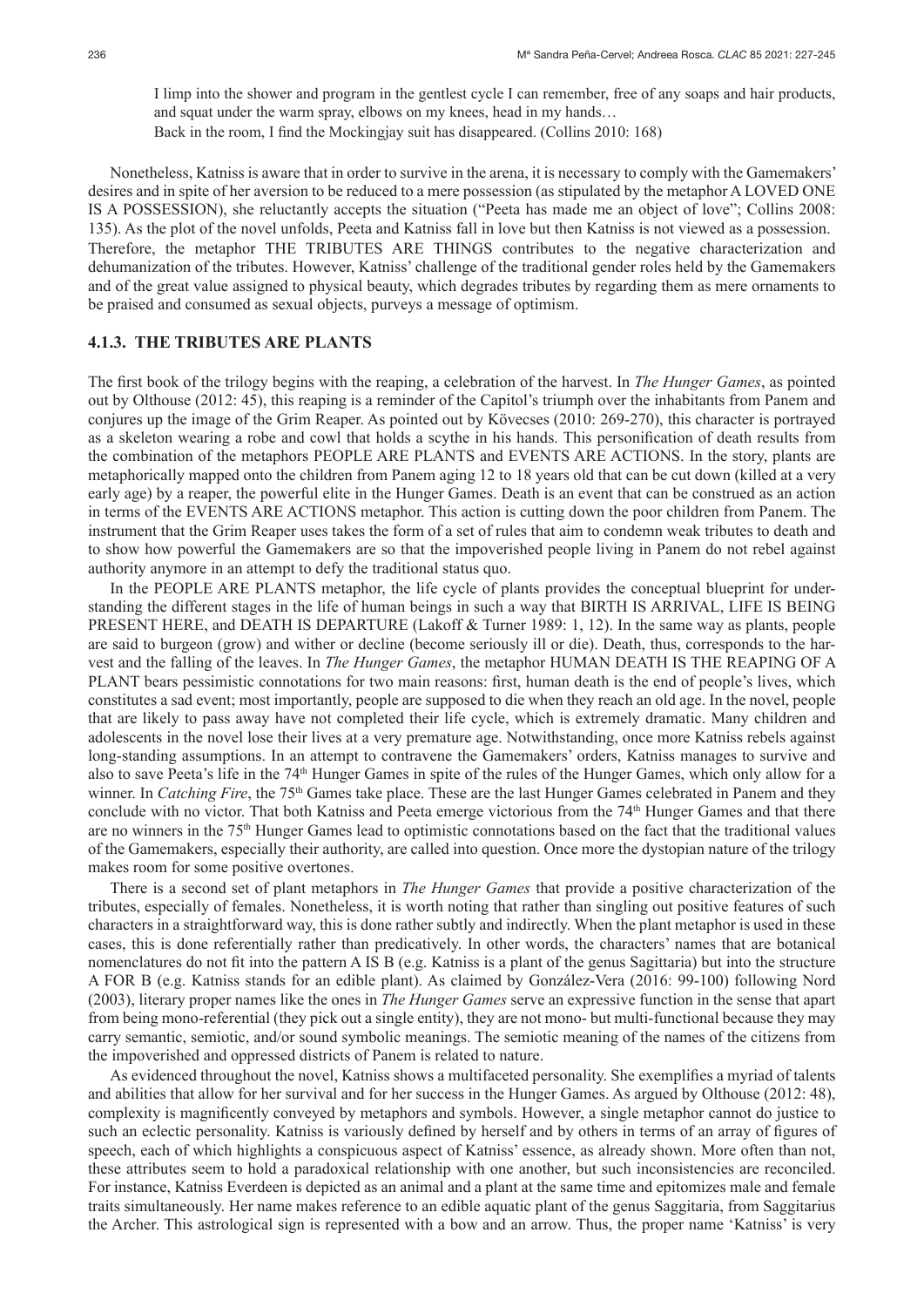rich in implications. On the one hand, it is closely linked to the botanical world. Katniss learnt from her father how to distinguish poisonous from edible plants. This helps her survive in the arena, while another male tribute dies after eating a poisonous plant. On the other hand, the genus to which this plant belongs is related to Katniss' ability to hunt in the woods with the help of an old bow. Moreover, as discussed in section 4.1.1, Katniss is figuratively defined as a cat in order to highlight her hunting skills, slyness and independence. How are these two aspects brought together? The name 'Katniss' metaphorically portrays the character as a tough, enduring and edible plant. Most Katniss species have characteristically arrow-shaped leaves. By means of a metonymic operation, the plant provides conceptual access to its distinctive shape, that of an arrow. In turn, this weapon opens up a scenario of hunting that is metonymically narrowed down to pick out a salient element, survival. Not in vain do weapons such as arrows allow hunters to kill other people/animals and outlive them.

Katniss' embodiment of both male and female roles also finds its way in the novel. After Katniss' father's premature death, Katniss is forced to take on a male role, as illustrated by the cat metaphor. She defends her family at home and also Rue and other tributes in the arena. She is strong and independent and disregards beauty as the essence of women. She works hard to keep her emotions in check. Her strength and surviving skills are also contributed by the plant metaphor. These traditional male characteristics gradually become backgrounded and Katniss' female spirit emerges. On the one hand, the cat metaphor and some aspects of the Katniss plant metaphor are related to male features. On the other, traditionally plants symbolize nature, life, fertility, rebirth, resurrection, and immortality, which are related to female roles. Moreover, plants are by default delicate and nice, the same as women, thus needing protection and special care. At the beginning of the trilogy, in order to survive and to safeguard those she loves, Katniss is a male-like character that holds her femininity back not to seem weak, delicate, and in need of help. However, little by little, Katniss' female identity makes its way. She exhibits her vulnerability and lets her emotions out. In addition, Katniss confesses she needs Peeta in her search for true identity. Then, at the end of the trilogy, the reader learns that Katniss and Peeta have had two children. This is tied to Katniss' fertility and search for immortality through her children. The hope of a new generation ready to break free from the impositions of the almighty rich people is a driving force for the impoverished districts of Panem. Katniss makes male and female roles compatible, challenging in this way the privileged group's desire to maintain a sharp distinction between those two roles. Furthermore, Katniss reformulates gender roles, especially female ones. Women are not submissive, delicate, beautiful, and weak creatures anymore. Femininity involves women's power to decide upon their own lives. They are entitled and encouraged to carry out actions traditionally assigned to men. In the context of the novel, female empowerment constitutes a sound rejection of the privileged group's ideas and shakes the very foundations of the status quo that this powerful elite defends staunchly and strives to perpetuate.

The novel also features other female characters' names (Primrose, Rue, Glimmer, and Clove). These are botanical names that create a subtle positive atmosphere. However, we will only focus on the symbolism of the main characters' names.

A primrose is a delicate wild healing plant. In connection with this, the character referred to with this name, Katniss' sister, takes after her mother as a healer after her father's death. In spite of this healing role, which might mislead us into thinking that she is a strong character, she is beautiful, extremely delicate and fragile. These same connotations are contributed by the duck metaphor addressed in section 4.1.1. She exemplifies traditional female roles. Her vulnerability makes her an easy mark for the powerful elite and she eventually dies. Nevertheless, she only passes away physically. In spite of the fact that primroses grow wild in the countryside, the character does not manage to survive in the woods. Aware of this, in order to bring Katniss back to life after the 75<sup>th</sup> Hunger Games, Peeta collects some of these flowers from the woods and plants them near Katniss' house: "I went to the woods this morning and dug these up. For her," he (Peeta) says. "I thought we could plant them along the side of the house" (Collins 2010: 171).

This symbolizes Prim's immortality since primroses will follow their life cycle and, in spite of the fact that they will be born, burgeon, and finally wither, new flowers will come up over and over again. Prim's problem of her lack of ability to adapt herself to the woods is solved. Prim is brought near her house to be taken care of by her sister Katniss. Moreover, this idea of eternal life is strengthened by Katniss and Primrose's surname, since 'Everdeen' phonetically reminds us of 'evergreen'. This symbolic immortality and rebirth add up to the positive connotations in the novel.

Rue's name is also reminiscent of a medical plant. It is a beautiful plant that grows in gardens and is a repellent to many creatures. Related to this, the character is described as a beautiful and delicate girl that makes her way into the woods and heals Katniss. By contrast, in being compared to a garden plant, she is delicate and eventually loses her life. However, her bird-like features, as discussed in section 4.1.1, allow her to free herself from her bodily limitations and from the privileged group's oppression, so she becomes a quasi-supernatural immortal being.

As attested, these names with positive plant connotations correspond to female characters and point to the emerging female empowerment that subtly surfaces in the novel. There are two revealing exceptions, though. As will be further explained in section 4.2, Gale Hawthorne's surname hints at a thorny tree with flowers and fruits. If metaphorically applied to Gale, the flowers and fruits map onto the character's provider role rather than onto his ability to survive and become immortal, while the thorns correspond to Gale's rebellious nature. Additionally, Katniss claims that Gale is fire in order to place special emphasis on his uncontrollable nature and unbalanced personality. Thus, no positive innuendos are communicated by the plant metaphor in the case of Gale. As regards Peeta, Katniss refers to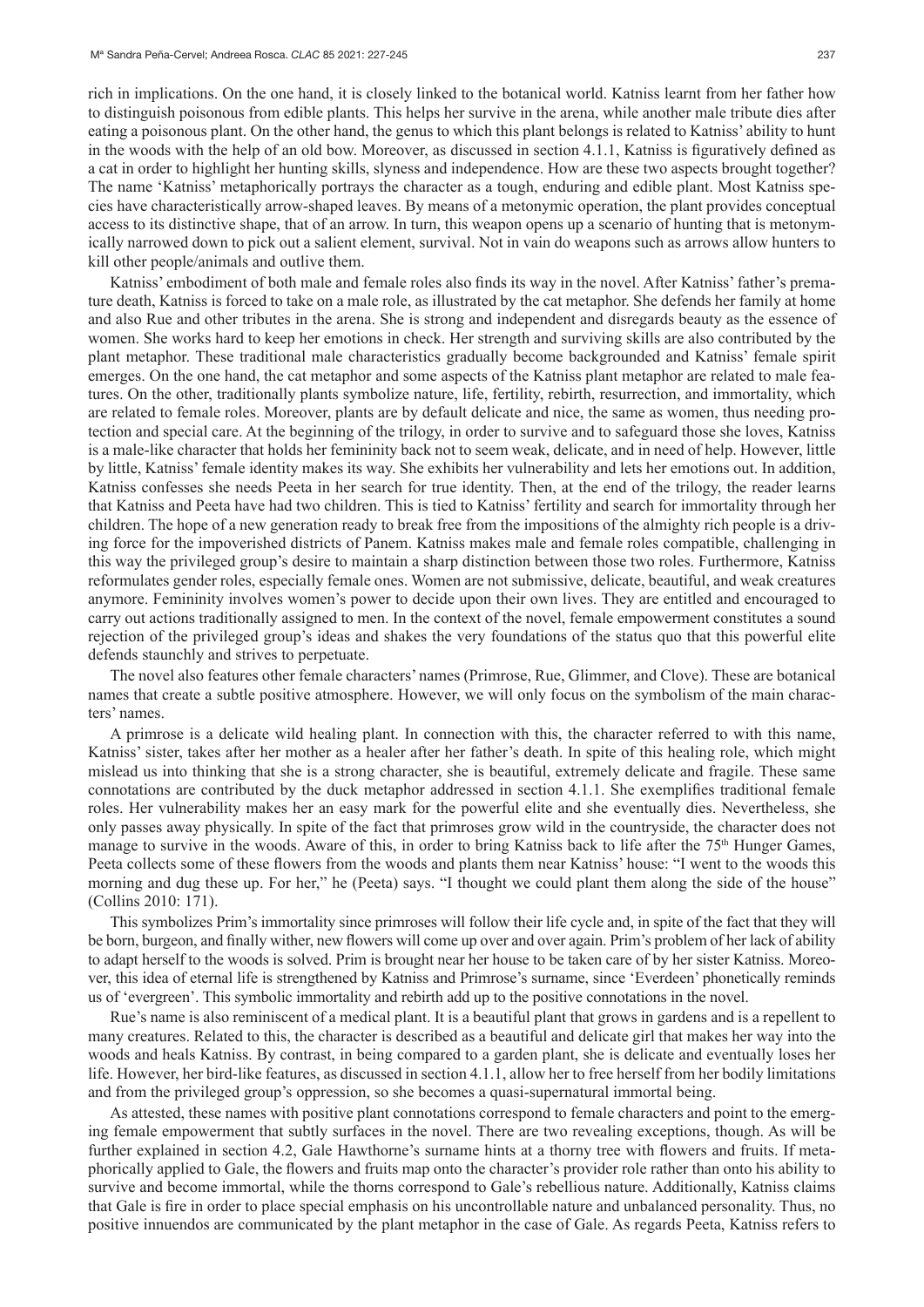him as the dandelion in the spring (Collins 2010: 172), evoking in this way rebirth and survival – both Katniss and Peeta become victorious in the Hunger Games – even though this plant metaphor is not inherent in his name. Peeta is shown not to be afraid of disclosing his feelings, which makes him somehow a female-like character. But Peeta also exemplifies male traits. By having a balanced personality, Peeta serves the function of being a perfect match for the main character, Katniss, and both survive in spite of the cruel and heartless conditions of the arena.

In sum, the referential use of most plant metaphors in the trilogy hints at the subtle flourishing of female empowerment. Hope paradoxically emerges from devastation, death, and cruelty.

### **4.2. Ontological metaphors involving upward mapping: The Mockingjay metaphor**

Without any doubt, the most relevant metaphor in the trilogy is that of the Mockingjay, a symbolic name drawn from the term applied to the special breed resulting from the accidental mating of jabberjays and mockingbirds. The association between Katniss and the Mockingjay is somewhat reminiscent of the transhumanist philosophy which defends human modification and enhancement technologies as a way to free us from the limitations of our bodies and minds (Young 2006: 20). Thus, according to More (2003), the transhuman is an enhanced human in constant development towards the posthuman whose capacities surpass by far those of present humans.

As stated by Olthouse (2012: 53), Katniss ends up finding a Mockingjay identity she can truly identify with. But how is this possible? We claim that the Mockingjay metaphor is inextricably intertwined with the DIVIDED SELF metaphor. The whole novel seems to be about finding one's identity. Katniss' father told her "As long as you can find yourself, you'll never starve" (Collins 2008: 52). But what is the meaning of this statement in the trilogy? How does Katniss manage to find her own identity? Katniss will discover herself by channelling her thoughts and emotions through the Mockingjay's voice. Once she takes control of the mutt's voice, her true identity will reveal itself. Throughout *The Hunger Games* we witness Katniss' continuous struggle between her Subject and her Self. The overriding triumph of the Subject over the Self gives way to a gradual but open display of Katniss' personality. In other words, the SELF AS SERVANT metaphor develops into the TRUE SELF entailment at the end of the trilogy.

The Capitol created a kind of bird called jabberjays whose main function and ability was to spy on the people living in the districts and to relay their conversations. These animals crossed with mockingbirds and then the mockingjays came into existence. These genetically modified birds inherited the ability to replicate conversations. They are portrayed as creatures that easily adapt to the wild, becoming in this way a symbol of resistance and hope. Mockingjays make their way into the trilogy little by little and in a very subtle way. At the beginning it is only their capacity to reproduce sounds and to endure hard environmental conditions that is highlighted. By contrast, in the third volume of the trilogy, mockingjays gain extraordinary prominence. In fact, only one of those unique creatures is singled out, the Mockingjay. Rather than being metaphorically identified with this creation, Katniss becomes the creature itself. But Katniss goes through a process of recognition of her self-identity. In the struggle to find her true self, Katniss does not manage to succeed until she takes control of the mockingjay's voice and vents her feelings. In this way, she finds her own identity. This process of recognition of Katniss' true identity is beset with both physical and psychological hardship. She not only has to survive in the arena but she also has to overcome her own internal conflict to be able to reveal her true self. In the remainder of this subsection, we deal with the way in which this is shown in the novel.

In the first volume of the trilogy, mockingjays make their first subtle appearance as half-human and half-animal creatures endowed with a parrot-like ability to repeat words and tunes and to adapt to hard conditions, as illustrated by the excerpt below. When Madge gives Katniss a circular gold pin with the image of a mockingjay after she volunteers to be a tribute in the arena instead of her sister Prim, Katniss confesses she had not paid much attention to it before (Collins 2008: 39).

They're funny birds and something of a slap in the face to the Capitol. During the rebellion, the Capitol bred a series of genetically altered animals as weapons… One was a special bird called a jabberjay that had the ability to memorize and repeat whole human conversations. They were homing birds, exclusively male, that were released into regions where the Capitol's enemies were known to be hiding. After the birds gathered words, they'd fly back to centers to be recorded. It took people awhile to realize what was going on in the districts, how private conversations were being transmitted. Then, of course, the rebels fed the Capitol endless lies, and the joke was on it. So the centers were shut down and the birds were abandoned to die off in the wild.

Only they didn't die off. Instead, the jabberjays mated with female mockingbirds creating a whole new species that could replicate both bird whistles and human melodies. (Collins 2008: 43-44)

Several traits of mockingjays are metaphorically attributed to Katniss, even though she is not still aware of them: she fights to protect her family, friends, and the inhabitants from Panem and she is also a messenger (Olthouse 2012: 51).

Gradually Katniss becomes aware that the mockingjay on her pin has grown into a symbol of resistance used by the rebels. Additionally, the weapon created by the power elite did not only survive but became itself a weapon in the hands of the inhabitants of the districts.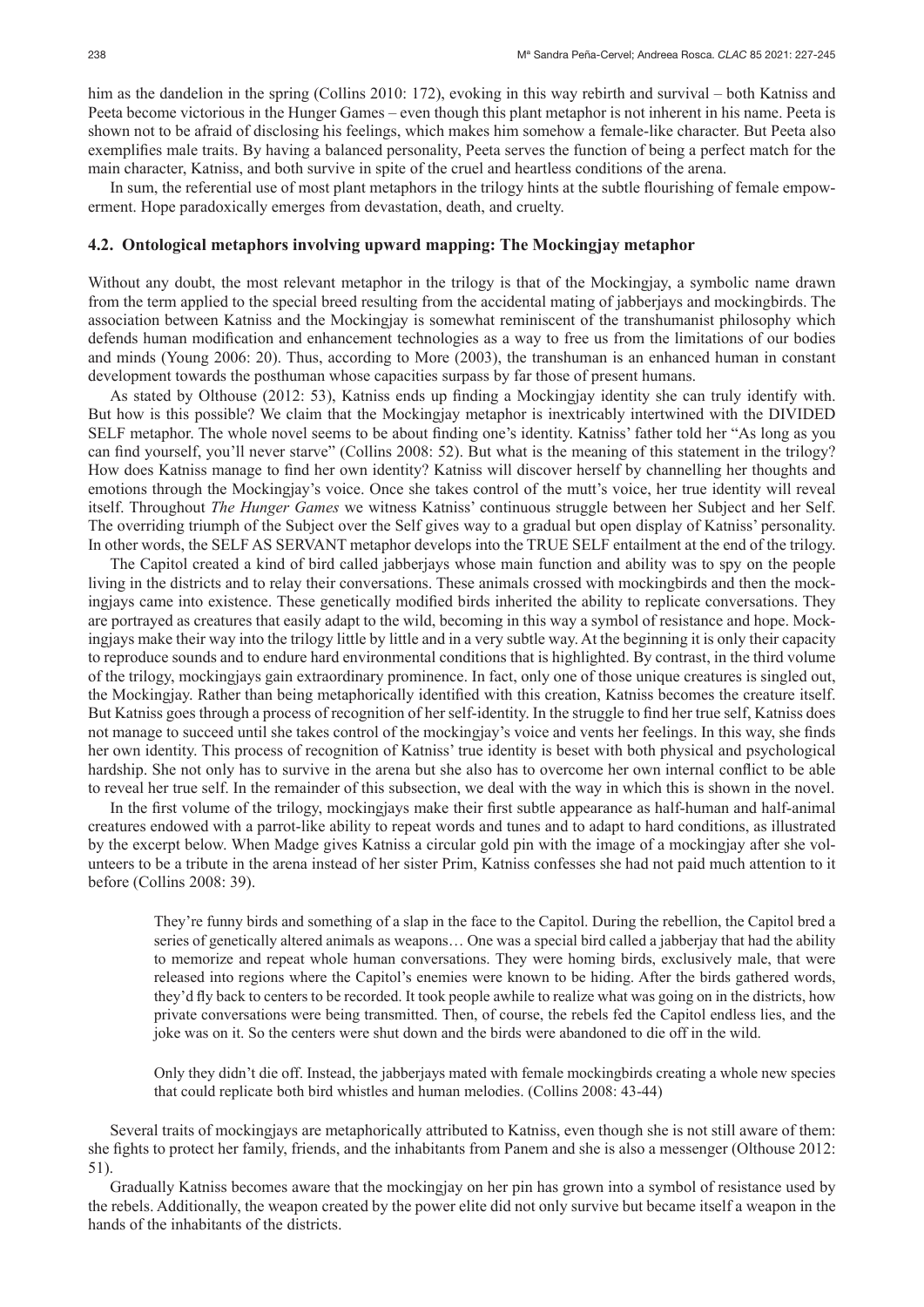Am I unwittingly the face of the hoped-for rebellion? Has the mockingjay on my pin become a symbol of resistance? (Collins 2009: 69)

Evidently, Effie doesn't know that my mockingjay pin is now a symbol used by the rebels. At least in District 8. In the Capitol, the mockingjay is still a fun reminder of an especially exciting Hunger Games. (Collins 2009: 87)

Cinna, one of the members of the prep team, makes Katniss look like a mockingjay. Caesar compares her to a bird by means of a simile ("You're like a bird", Collins 2009: 116) but Katniss is already aware of her mockingjay role beyond mere outward appearance, which she knows must be kept secret ("A mockingjay, I think," I say, giving my wings a small flap, Collins 2009: 116). However, she does not yet understand the far-reaching consequences of her function and does not fully identify with the mockingjay.

When it is widely known that Katniss is the symbol of the rebellion, Plutarch, the Head Gamemaker in *Catching Fire*, explicitly acknowledges Katniss' role, which he adds is the reason for her to be kept alive. The jabberjays did not die, they grew into different enhanced creatures. Likewise, Katniss does lose her life but evolves into a superior being.

"We had to save you because you're the mockingjay, Katniss", says Plutarch. "While you live, the revolution lives"

The bird, the pin, the song, the berries, the watch, the cracker, the dress that burst into flames. I am the mockingjay. The one that survived despite the Capitol's plans. The symbol of the rebellion. It's what I suspected in the woods when I found Bonnie and Twill escaping. Though I never really understood the magnitude. But then, I wasn't meant to understand. (Collins 2009: 176)

The novel reaches a turning point when Katniss states "I am the mockingjay" instead of her previous "I am a mockingjay". When she discovers that she is not part of the undifferentiated mass of tributes, she classifies herself as a mockingjay. This is followed by her realization that she is the mockingjay. One particular such mutt is singled out and brought into prominence in the novel. This is so to such an extent that the third volume in the trilogy is entitled *Mockingjay*. However, after this climax, Katniss still has a long way to completely grasp the whole significance of her mockingjay role. In fact, in spite of her recognition, at the beginning of *Mockingjay* she realizes that her identity is something she does not own:

What they want is for me to truly take on the role they designed for me. The symbol of the revolution. The Mockingjay... I must now become the actual leader, the face, the voice, the embodiment of the revolution... I won't have to do it alone. They have a whole team of people to make me over, dress me, write my speeches, orchestrate my appearances--as if that doesn't sound horribly familiar--and all I have to do is play my part. (Collins 2010: 14)

She is only a puppet manipulated by the Gamemakers. She is not in control of herself. Katniss is even metaphorically portrayed as an actress performing a role she has been assigned.

While the prep team in particular and the Gamemakers in general encourage Katniss to become the Mockingjay and to develop her personality as such, they only want to achieve this by way of entertainment. When they realize they can lose control of Katniss, they begin to regard her as a threat: "She (Coin) has been the quickest to determine that I have an agenda of my own and am therefore not to be trusted. She has been the first to publicly brand me as a threat" (Collins 2010: 36).

Katniss' voice as a mockingjay emerges little by little, which means that she can show her Self. The SELF AS SERVANT metaphor begins to be replaced with the TRUE SELF metaphor. Katniss describes herself as coming out as the Mockingjay (Collins 2010: 59). The Subject, once in possession of the Self, stops playing the domineering role and lets the Self come to the surface.

However, Katniss goes through several emotional ups and downs until she can fully take on her role as a real mockingjay. For instance, when Peeta is in danger she feels unable to accept such a responsibility and loses her voice: "My voice cuts off in a dry, squeaking sound…It's impossible to be the Mockingjay. Impossible to complete even this one sentence" (Collins 2010: 78).

Moreover, even the prep team are worried about Katniss' voice. They do not want her to become speechless, but they want to have full command over her discourse. Thus, Katniss' true self is constrained again, and she is forced to convey the powerful elite's thoughts:

"Freeze," Haymitch's voice whispers in my ear. I follow his order, realizing that this is what all of District 2, all of Panem maybe, must be seeing at the moment. The Mockingjay at the mercy of a man with nothing to lose. (Collins 2010: 100)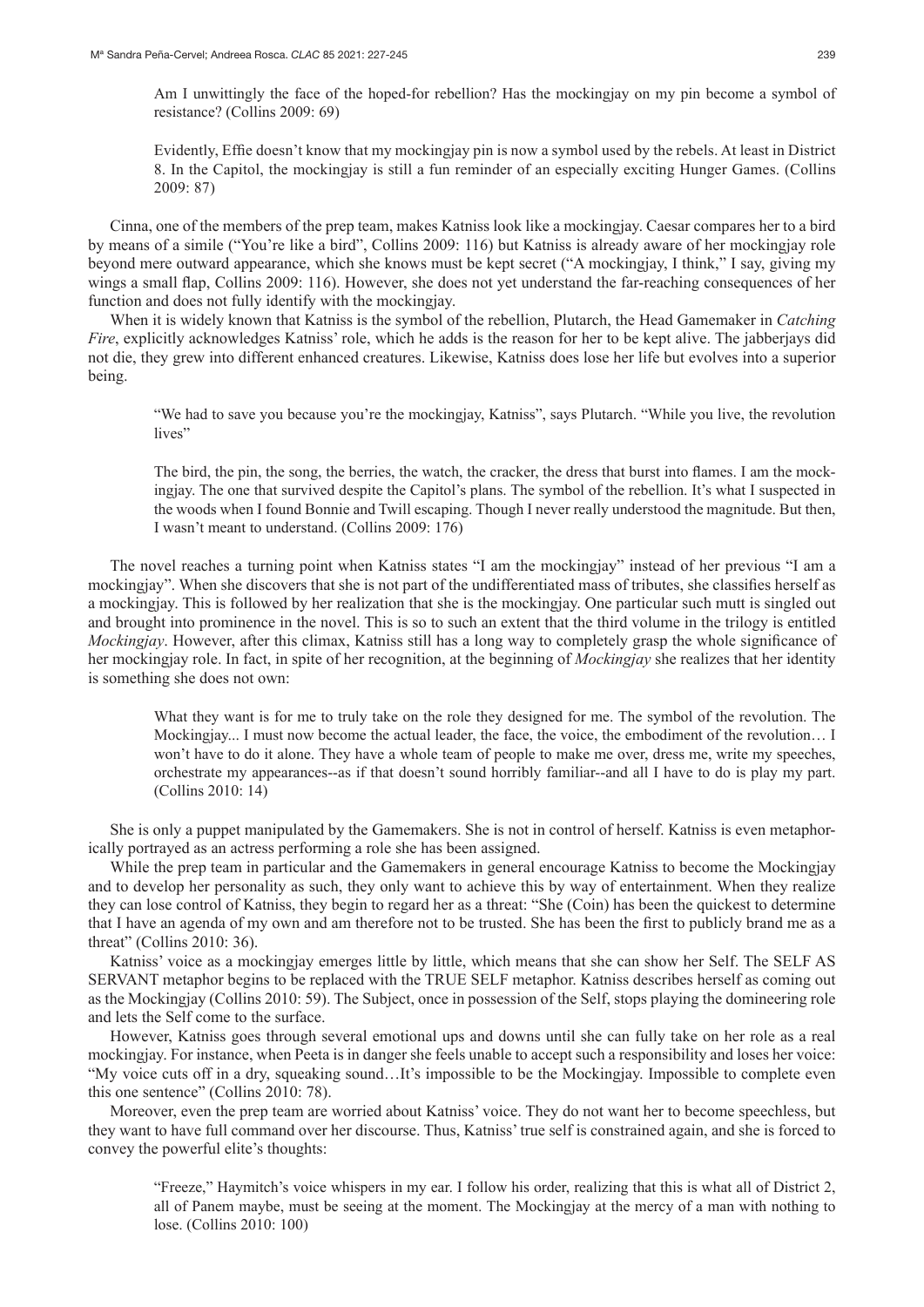Katniss' forced submissive behavior as a puppet yielding to the privileged group's desires is also contributed by her own recognition as a foot soldier ("It's as if they don't want to entirely lose the Mockingjay, but they want to downgrade my role foot soldier", Collins 2010: 119), and by Katniss' portrayal as something devoid of will through the use of causative constructions ("If it goes well, we'll fly you in for the surrender", Collins 2010: 109; "They have a whole team of people to make me over, dress me, write my speeches, orchestrate my appearances", Collins 2010: 114), orders ("Try the lines again", says Cressida", Collins 2010: 78), and passive sentences ("I get an extra-large portion of pea soup and am headed back to Compartment E when Boggs intercepts me", Collins 2010: 64).

After Katniss has been badly injured, the prep team works hard to keep up appearances by making her look like a real mockingjay on the outside, but inside she feels empty. She metaphorically compares herself to a wasteland: "I can't believe how normal they've made me look on the outside when inwardly I'm such a wasteland" (Collins 2010: 164). Katniss becomes aware that she does not need to wear any disguise to look like a mockingjay because she is a mockingjay. As a matter of fact, she does not care about outward appearance in spite of being a girl, which defies traditional gender roles:

When Plutarch finishes and the meeting's adjourned, I have a bad moment when I learn there's a special order for me. But it's merely that I skip the military haircut because they would like the Mockingjay to look as much like the girl in the arena as possible at the anticipated surrender. For the cameras, you know. I shrug to communicate that my hair length's a matter of complete indifference to me. (Collins 2010: 116)

I limp into the shower and program in the gentlest cycle I can remember, free of any soaps and hair products, and squat under the warm spray, elbows on my knees, head in my hands. (Collins 2010: 168)

After emerging victorious from two consecutive hunger games, reluctantly agreeing to act as the Mockingjay, and getting to know that her beloved sister Prim has been killed, Katniss feels depressed and is sent back to her district, number 12. Back home, she is unable to go on living and find her place. Despite knowing she is now free to lead her own life, she cannot gather her strength and lets herself go for some time:

Greasy Sae does the dishes and leaves, but she comes back up at dinnertime to make me eat again. I don't know if she's just being neighborly or if she's on the government's payroll, but she shows up twice every day. She cooks, I consume. I try to figure out my next move. There's no obstacle now to taking my life. But I seem to be waiting for something. (Collins 2010: 170)

What Katniss needs to come back to life is Peeta, as she herself states, and nature. Peeta turns out to be her perfect match:

I can't stand in a television studio wearing a costume and makeup in a cloud of fake smoke and rally the districts to victory. It's amazing, really, how long I have survived the cameras. The credit for that, of course, goes to Peeta. Alone, I can't be the Mockingjay. (Collins 2010: 42)

Katniss' process of identification with the mockingjay is figuratively portrayed as a journey whose start and end points are the same, the woods in district 12. Thus, we might be misled into thinking that after going through such hardship along a path full of obstacles, Katniss achieves nothing. This is the result of another paradox in the trilogy. Nature represents freedom in the novel. It is the only place where Katniss can reveal her true self. However, she needs to endure extreme adversity to give voice to her Self and to discover Peeta, and not Gale, as her other half to get a well-balanced personality. Katniss rises from her ashes when Peeta brings some primroses, that remind her of her sister, from the woods to Katniss' house. This fact provokes Katniss' outburst of anger and anxiety that makes her rise from her own ashes and is also an incentive for her to come back to the woods to hunt. After her makeover in the Games, Katniss knows that "the devil thing is inside, not out" (Collins 2010: 171) and makes her way to finding herself by voicing her emotions. Katniss cries bitter tears at the loss of her sister, shouts in despair, and gradually comes back to life: "A new sound, part crying, part singing, comes out of my body, giving voice to my despair." (Collins 2010: 172).

The Mockingjay (Katniss') voice has also undergone a remarkable change since outside the Capitol, Katniss is no longer under the Gamemakers' command. She is not a mere messenger of the powerful elite's messages and can freely express her innermost feelings and thoughts.

The figurative journey that Katniss travels in order to find her own identity as a mockingjay also involves, as remarked, a conspicuous change from a triumph of Katniss' rational part over her emotional part to a balanced personality in which the emotional part is not completely overridden. Nonetheless, to find inner equilibrium, Katniss goes through stages in which the Subject loses control over the Self. Thus, the SELF AS SERVANT metaphor does not evolve into the TRUE SELF in a straightforward way. After withholding her emotional part for such a long time, Katniss is at a loss to cope with her Subject and her Self and loses control of the latter. In other words,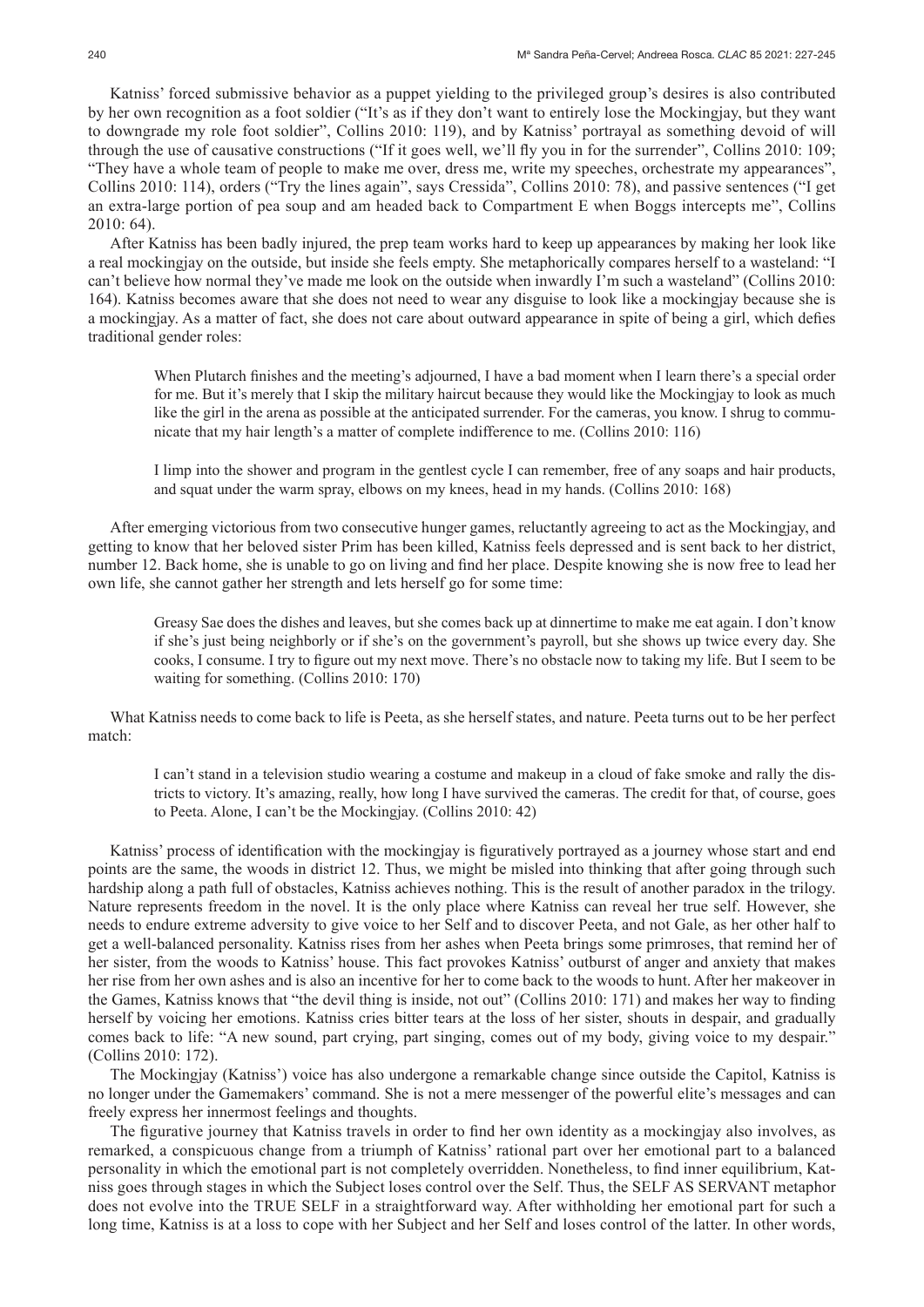the figurative change from the SELF AS SERVANT entailment to the TRUE SELF metaphor is feasible after Katniss experiences an outward, open, and violent disclosure of feelings that disturbs her personal equilibrium and her search for her mockingjay identity. In *Mockingjay*, her emotions well up inside her and she is carried away by them:

So in the fading light I shut my eyes and kiss Gale to make up for all the kisses I've withheld... I empty my mind and let the sensations run through my flesh, happy to lose myself… My hand automatically goes to the scar on my left temple, which I associate with confusion. "Now kiss me." Bewildered, unblinking, I stand there while he leans in and presses his lips to mine briefly. He examines my face closely. "What's going on in your head?" (Collins 2010: 94)

However, Katniss realizes that what she needs to finally find her own identity is a balanced personality rather than the disruptive force of emotions. Emotions are not to be completely restrained but they should be somehow controlled. To this end, her ideal match is Peeta, who displays a harmonious and stable personality. He is not afraid of expressing his emotions but is not carried away by them:

I wake screaming from nightmares of mutts and lost children. But his arms are there to comfort me. And eventually his lips. On the night I feel that thing again, the hunger that overtook me on the beach, I know this would have happened anyway. That what I need to survive is not Gale's fire, kindled with rage and hatred. I have plenty of fire myself. What I need is the dandelion in the spring. The bright yellow that means rebirth instead of destruction. The promise that life can go on, no matter how bad our losses. That it can be good again. And only Peeta can give me that. (Collins 2010: 172)

Katniss uses two metaphors to describe both Gale's and Peeta's essence. Gale is figuratively mapped onto fire. This metaphor is grounded in metonymy. The source of the metaphor has to be metonymically developed to understand the whole import of the cross-domain mapping GALE IS FIRE. The EFFECT FOR CAUSE metonymy, more specifically the submapping FIRE FOR STRONG AND DISRUPTIVE EMOTIONS, allows us to understand Gale as consisting mainly of the Self. In other words, Gale exemplifies the LOSS OF SELF metaphor. This is further reinforced by Gale's proper name itself. Gales evoke agitation, confusion, and turmoil and can trigger dramatic consequences. This can be metaphorically attributed to Gale, whose emotional outbursts can cause chaos (González-Vera 2016: 100). Moreover, Gale's surname, Hawthorne, hints at a plant. Hawthorns are trees with thorns, white or pink flowers in spring and red fruits in autumn. If applied to Gale Hawthorne, the flowers and fruits suggest the character's provider role, which is somehow counterbalanced by the thorns, which remind us of Gale's defiant nature. Therefore, Gale's most remarkable trait is his unbalanced personality as his Subject is ruled by his Self. On the other hand, Peeta is characterized as the dandelion in the spring, which means rebirth rather than destruction. Additionally, the symbolic meaning of dandelions is related to healing from emotional and physical injury. It is also worth noting that the proper name 'Peeta' makes reference to pita bread and bread bears associations with resurrection and survival.

In sum, the Mockingjay metaphor, which involves upward mapping, brings forth positive innuendos that grant an aura of hope to this dystopian novel. Katniss is conceptualized as a supernatural human being able to challenge the traditional status quo in a number of different ways:

- The mockingjay (Katniss) is the by-product of the fusion of a bird and a human being resulting in this way in a supernatural creature that is capable of defying the power elite's control over the poor people of Panem; this enhanced version of the Gamemakers' invention, as shown, inherits positive attributes of birds and human beings. The ability of birds to fly metonymically stands for freedom, and the human capability of speaking allows for the expression of feelings and thoughts. Katniss breaks new ground and will not be a vehicle for the reproduction and perpetuation of the privileged group's long-standing assumptions. She develops a voice of her own.
- Possessing a voice of her own allows Katniss to develop her own personality, to become an individual rather than part of the undifferentiated mass of tributes. The Gamemakers end up losing control over Katniss since she distances herself from the oppressed group.
- The cultural belief that women are inferior if compared to their male counterparts is seriously called into question, which brings hope within a dystopian society. Not in vain were the Gamemakers' creations, the original jabberjays, male creatures. However, Katniss' metamorphosis also casts doubt on traditional gender roles.

### **5. Conclusion**

Our discussion of the dystopian trilogy entitled *The Hunger Games* has evidenced the fruitfulness of the combination of analytical categories from Cognitive Poetics and Critical Discourse Analysis. Examining the way in which the tributes are conceptualized in the novel helps us come to terms with the dystopian world of *The Hunger Games*.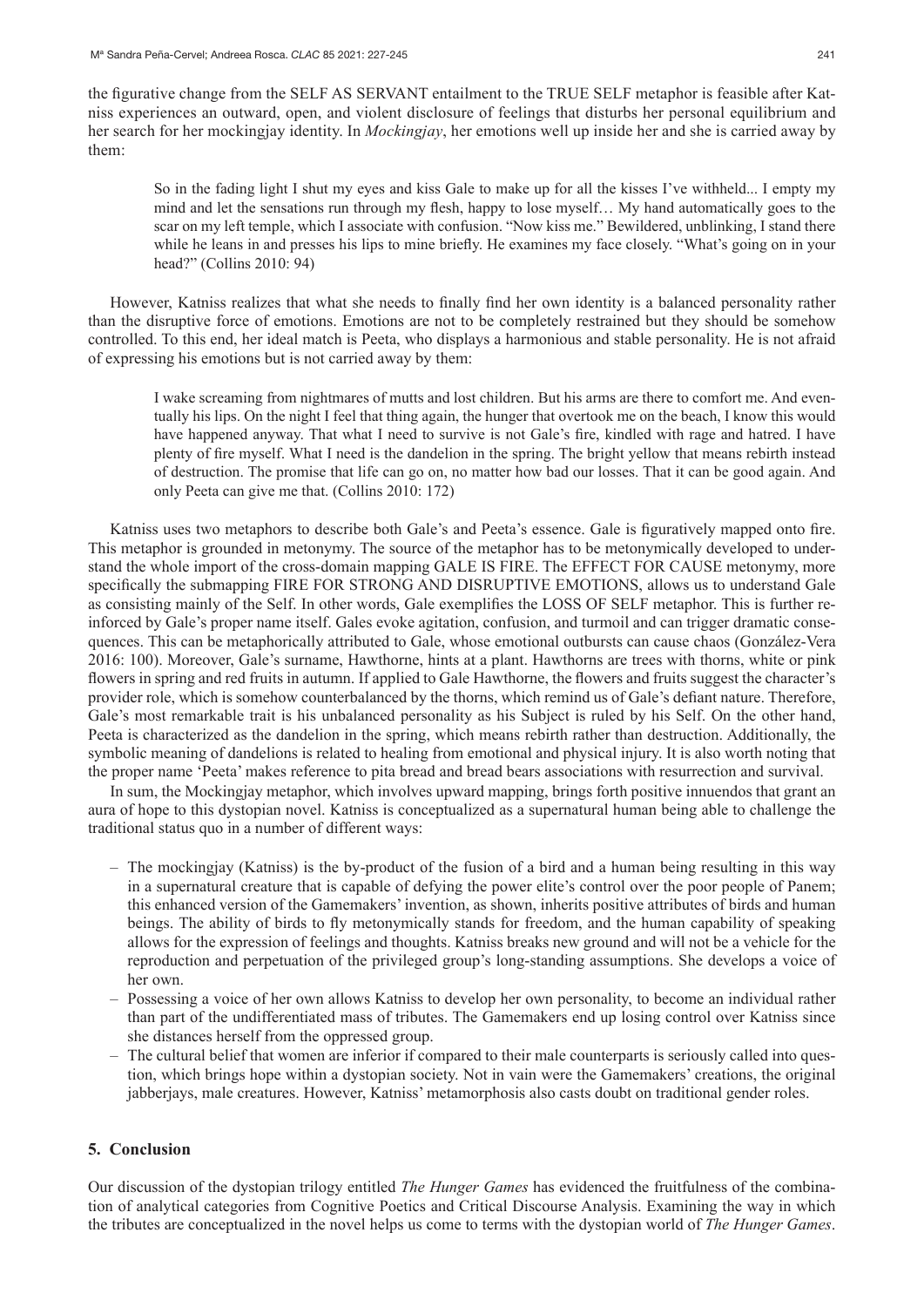Our analysis has revealed that four main source domains structure the target domain of the tributes: animals, things, plants, and supernatural creatures, giving shape in this way to ontological metaphors. The first three involve downward mappings and the last one an upward mapping. We have found that there is no straightforward correspondence between downward mapping and negative connotations, on the one hand, and upward mapping and positive implications, on the other. This assessment hinges on the nature of the attributes that are carried over from the source to the target domain. Only if they affect the very essence of the target domain, pessimistic connotations arise.

Additionally, we have proved that the choice of (particular aspects of) source domains to characterize the tributes is not random but grounded in experience. Picking out the lack of individuality of cattle to highlight the tributes' deprivation of the right to decide on their own emanates from our experience in the world. Farmers feed, fatten up, purchase, and sell cattle. Much in the same way, the tributes are at the mercy of the almighty Gamemakers, who control their lives. A similar feature of the tributes is brought to bear when the tributes are figuratively depicted as things or inanimate beings. Most of the animal metaphors and all of the thing metaphors help create a dreary and heartless atmosphere in the novel. Curiously enough, this pejorative view of the tributes is offered by Katniss especially in the first volume of the trilogy. The reason is that her speech is controlled by the powerful elite to immortalize their beliefs and attitudes. As the plot of the novel unfolds and Katniss finds her own voice (and identity), these long-standing assumptions are threatened.

As regards plant conceptual mappings, the reaping metaphor conjures up the ruthless scenario of very young children dying at a premature age as if they were plants to be harvested. The tributes are again reified and are not allowed to complete their life cycle, which increases the degree of cruelty. By contrast, the proper names of the main female tribute characters in the novel (mainly Katniss, Primrose, and Rue) metaphorically portray them as strong and immortal human beings because of their capacity to reproduce. Primrose and Rue physically die but they enjoy eternal life. Some primroses are planted round Katniss' house to be cared for by Katniss and after some of them wither and eventually die, new such flowers will bloom. Regarding Rue, after she passes away, her bird-like nature will help her break free from physical limitations and live forever as a supernatural being. Only a male character, Peeta, is metaphorically described as a plant, a dandelion, to place emphasis on his readiness to show feelings. Moreover, he survives in the 74<sup>th</sup> Hunger Games in spite of the Gamemakers' rules and Katniss confesses she needs him to find her own identity, which she gets through her identification with The Mockingjay. In sum, the girl tributes' botanical names constitute a glimmer of hope in the context of the novel since they imply some positivity, some close communion with nature. Nature, as represented by the woods in *The Hunger Games*, means not only danger but also survival since it provides human beings with water, shelter, and edible resources.

Finally, the Mockingjay metaphor also contributes to purveying an optimistic message. Throughout the novel, the reader witnesses Katniss' struggle to find her identity, something her father encouraged her to do. She goes through three main stages to succeed: first, she keeps her emotions in check not to show signs of weakness that might condemn her to death; second, she cannot withhold her emotions anymore and is carried away by them; and finally, she develops a balanced personality. This three-stage process is metaphorically conveyed by means of the DIVIDED SELF metaphor, which results from our experience of beings consisting of a rational part (the Subject) and an emotional (the Self) part. In this connection, Katniss finds herself through the Mockingjay metaphor as she develops a voice of her own to express her emotions and thoughts. This represents a challenge to the prevailing status quo defended by the almighty Gamemakers mainly for two reasons: first, Katniss will not perpetuate their ideas anymore. She already has a voice of her own. The sharp and clear-cut distinction between the almighty and the disadvantaged groups is questioned. Katniss, a member of the submissive group, is able and willing to express her own beliefs. Furthermore, such beliefs will be kept alive by her offspring; second, traditional gender roles are seriously called into question. Katniss reformulates them by adopting conventional male roles and by integrating them into her own female personality. Female empowerment gradually and subtly makes its way into the novel. This also shows that our analysis is capable of reconciling these and other paradoxical scenarios in the novel and that optimism can be born from pessimism.

### **Acknowledgements**

We would like to express our gratitude to Dr. Francisco J. Ruiz de Mendoza (University of La Rioja) for his helpful remarks on a previous draft of this article. Any remaining weakness is our own responsibility. The research on which this article is based has been financed by FEDER/Spanish Ministry of Science, Innovation and Universities, State Research Agency, project no. FFI2017-82730-P.

### **References**

Barcelona, A. 2015. Metonymy. In E. Dabrowska & D. Divjak (eds.), *Handbook of Cognitive Linguistics*. Berlin & New York: Mouton de Gruyter. pp. 143-166.

Barlow, M. 1997. Image schemas and collocational patterns. Paper presented at the *5th International Cognitive Linguistics Conference*, July 14-19, 1997. Amsterdam.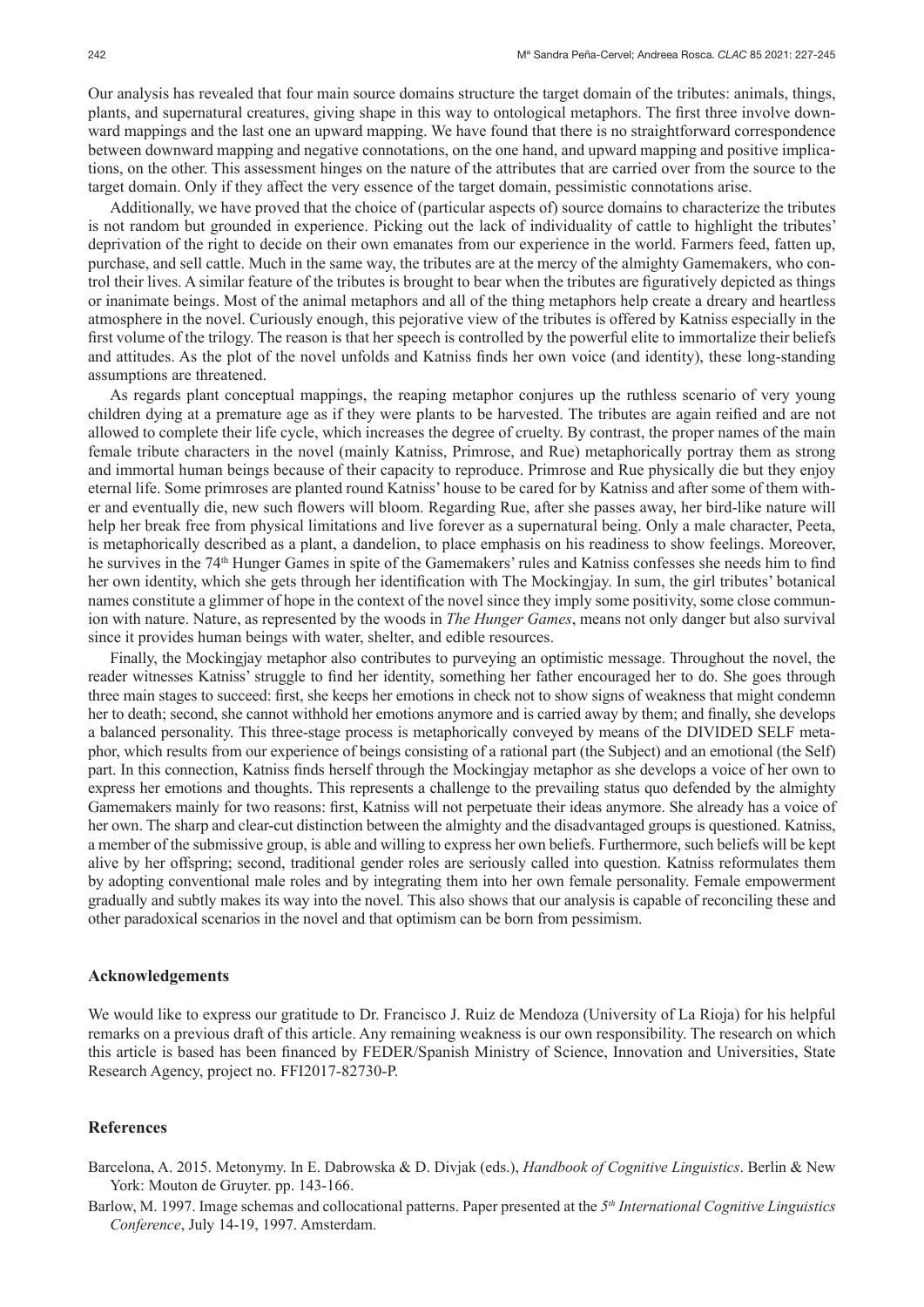- Barreras Gómez, M.A. 2015. The DIVIDED SELF metaphor: A cognitive-linguistic study of two poems by Nabokov. *International Journal of English Studies* 15(1): 97-113. DOI: https://doi.org/10.6018/ijes/2015/1/211121
- Brdar, M. 2017. *Metonymy and Word-Formation. Their Interactions and Complementation.* Cambridge: Cambridge Scholars Publishing.
- Brône, G. & J. Vandaele (eds.). 2009. *Cognitive Poetics: Goals, Gains and Gaps*. Berlin: Walter de Gruyter.
- Collins, S. 2008. *The Hunger Games.* New York: Scholastic Press.
- Collins, S. 2009. *Catching Fire.* New York: Scholastic Press.
- Collins, S. 2010. *Mockingjay.* New York: Scholastic Press.
- Deignan, A. 1999. Corpus-based research into metaphor. In L. Cameron & G. Low (eds.), *Researching and Applying Metaphor*. Cambridge: Cambridge University Press. pp. 177-199.
- Van Dijk, T.A. 1984. *Prejudice in Discourse*. Amsterdam: John Benjamins.
- Van Dijk, T.A. 2009. *Discurso y poder*. Barcelona: Gedisa.
- Van Dijk, T.A. 2011. *Sociedad y discurso: Cómo influyen los contextos sociales sobre el texto y la conversación*. Barcelona: Gedisa.
- Fairclough, N. 1995. *Critical Discourse Analysis: The Critical Study of Language*. London: Longman.
- Fairclough, N. 2003. *Analyzing Discourse and Text: Textual Analysis for Social Research*. London: Routledge.
- Fernando, C. 1996. *Idioms and idiomaticity*. Oxford: Oxford University Press.
- Gavins, J. & G. Steen (eds.). 2003. *Cognitive Poetics in Practice*. London & New York: Routledge.
- Gibbs, RW Jr. 2006. Metaphor interpretation as embodied simulation. *Mind and Language* 21(3): 434-458. DOI: https:// doi.org/10.1111/j.1468-0017.2006.00285.x
- Gibbs, RW Jr. 2014. Embodied metaphor. In J. Littlemore & J.R. Taylor (eds.), *The Bloomsbury Companion to Cognitive Linguistics*. London: Blooomsbury. pp. 167-184.
- Godbey, M. 2014. Beyond sensation: *The Hunger Games* and dystopian critique. *The ALAN Review* 41(2): 15-24.
- González Vera, P. 2016. *Los Juegos del Hambre*: un mundo distópico, intertextual y simbólico. *AILIJ* (*Anuario de Investigación en Literatura Infantil y Juvenil*) 14: 93-104.
- Issow, L. 2012. Sometimes the world is hungry for people who care: Katniss and the feminist care ethic. In G.A. Dunn & N. Michaud (eds.), *The Hunger Games and Philosophy: A Critique of Pure Treason*. Hoboken, NJ: John Wiley & Sons. pp. 162-176.
- Jäkel, O. 1997. *Metaphern in abstrakten Diskurs-Domänen*. Frankfurt am Main: Lang.
- Johnson, M. 1987. *The Body in the Mind: The Bodily Basis of Meaning, Reason and Imagination*. Chicago: Chicago University Press.
- Johnson, M. 2015. Embodied understanding. *Frontiers in Psychology* 6 article 875. DOI: https://doi.org/10.3389/ fpsyg.2015.00875
- Kövecses, Z. 2010. *Metaphor: A Practical Introduction*. 2<sup>nd</sup> edition. New York: Oxford University Press.
- Lakoff, G. 1987. *Women, Fire and Dangerous Things: What Categories Reveal about the Mind*. Chicago: Chicago University Press.
- Lakoff, G. 1993a. The contemporary theory of metaphor. In A. Ortony (ed.), *Metaphor and Thought*. 2<sup>nd</sup> edition. Cambridge: Cambridge University Press.
- Lakoff, G. 1993b. The internal structure of the Self. In U. Neisser & DA. Jopling (eds.), *The Conceptual Self in Context, Culture, Experience and Self Understanding*. Cambridge: Cambridge University Press. pp. 92–114.
- Lakoff, G. 1996. Sorry, I'm not myself today: The metaphor system for conceptualizing the Self. In G. Fauconnier & E. Sweetser (eds.), *Spaces, worlds, and grammar*. Chicago: University of Chicago Press. pp. 91–123.
- Lakoff, G. & M. Johnson. 1980. *Metaphors We Live By*. Chicago: Chicago University Press.
- Lakoff, G. & M. Johnson. 1999. *Philosophy in the Flesh. The Embodied Mind and its Challenge to Western Thought*. New York: Basic Books.
- Lakoff, G. & M. Turner. 1989. *More than Cool Reason: A Field Guide to Poetic Metaphor*. Chicago: Chicago University Press.
- López-Rodríguez, I. 2007. The representation of women in teenage and women's magazines: Recurring metaphors in English. *Estudios Ingleses de la Universidad Complutense* 15: 15-42. DOI:10.5209/REV\_EIUC.2007.V15.8553
- López-Rodríguez, I. 2009. Of women, bitches, chickens and vixens: Animal metaphors for women in English and Spanish. *Cultura, lenguaje y representación* II: 77-100. DOI:10.6035/CLR
- Low, G. 1988. On teaching metaphor. *Applied Linguistics* 9(2): 125-147. DOI: https://doi.org/10.1093/applin/9.2.125
- Martin, JH. 2006. A corpus-based analysis of context effects on metaphor comprehension. In A. Stefanowitsch & S.Th. Gries (eds.), *Corpus-Based Approaches to Metaphor and Metonymy*. Berlin & New York: Mouton de Gruyter. pp. 214-236.
- Miller, J. 2012. "She has no idea. The effect she can have.": Katniss and the politics of gender. In G.A. Dunn & N. Michaud (eds.), *The Hunger Games and Philosophy: A Critique of Pure Treason*. Hoboken, NJ: John Wiley & Sons. pp. 145-161
- Moon, R. 1998. *Fixed Expressions and Idioms in English: A corpus-based approach*. Oxford: Clarendon Press.
- More, M. 2003. Principles of extropy, version 3.11. Extropy Institute. Available at [http://web.archive.org/](http://web.archive.org/web/0130213132102/http://extropy.org:80/principles.htm) [web/0130213132102/http://extropy.org:80/principles.htm](http://web.archive.org/web/0130213132102/http://extropy.org:80/principles.htm) accesed 27 August 2019.